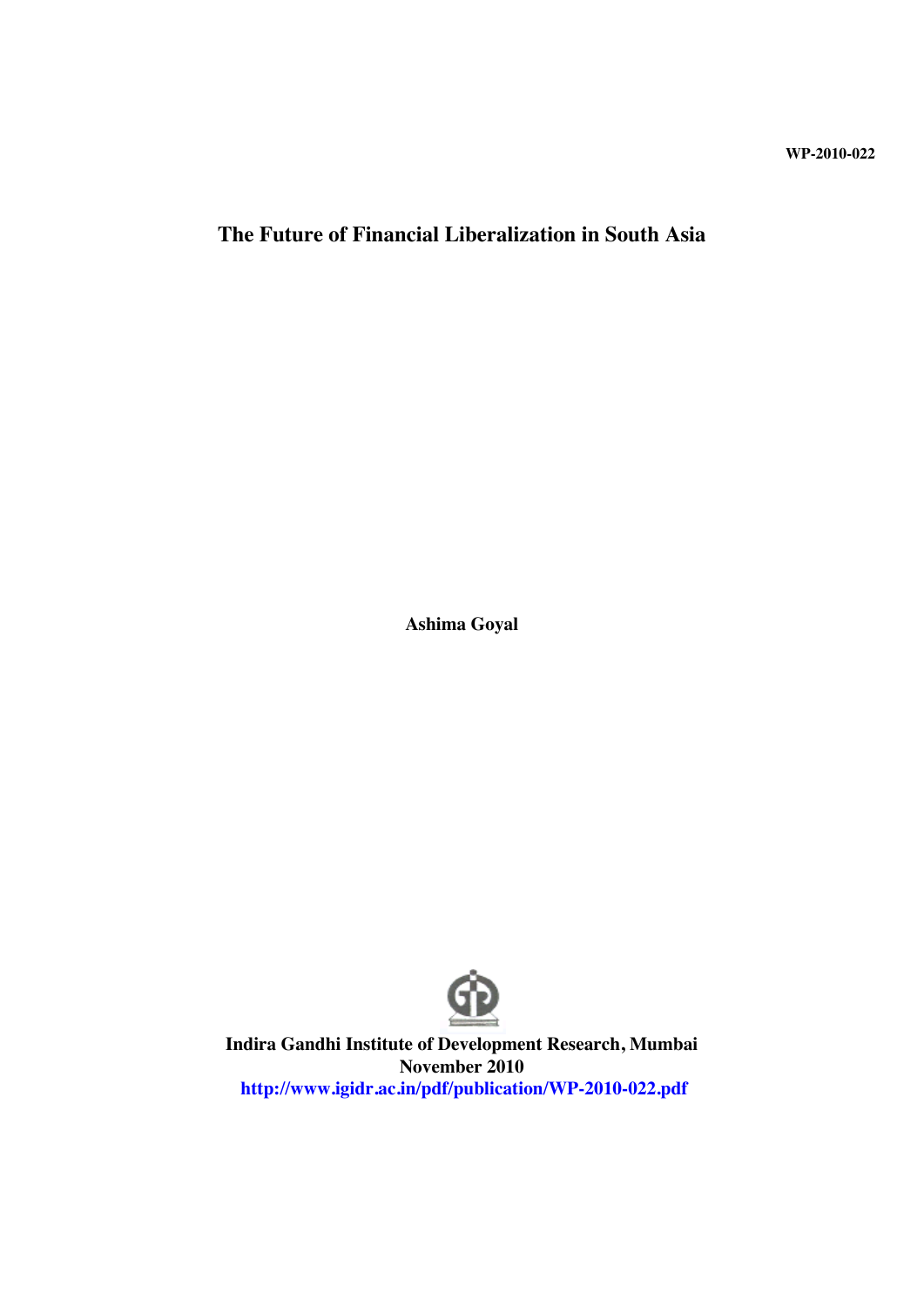# **The Future of Financial Liberalization in South Asia**

**Ashima Goyal**

**Indira Gandhi Institute of Development Research (IGIDR) General Arun Kumar Vaidya Marg Goregaon (E), Mumbai- 400065, INDIA Email (corresponding author):** ashima@igidr.ac.in

#### **Abstract**

*The paper defines financial liberalization, distinguishing between liberalization of domestic financial markets and capital account convertibility. It then examines the stages and the strategy of Indian financial reform. The Indian strategy followed a well thought out sequence whereby full capital account liberalization was to come after deepening domestic markets, and improving government finances. One alone is dangerous without the others. The experience of the global crisis has validated the Indian strategy and also shown that foreign entry has benefits but cannot resolve all issues. Deepening domestic markets and better domestic and international regulation is a necessary prerequisite for full convertibility. The direction of future liberalization should be such as meets Indian needs of financial inclusion, infrastructure finance, and domestic market deepening.*

#### **Keywords:**

liberalization, capital account convertibility, regulation, inclusion, markets.

#### **JEL Code:**

F36, G18

#### **Acknowledgements:**

An earlier version was presented at the ICRIER JBIC and IGIDR KP honour conference. I thank the participants, especially Ramgopal Agarwal, K.P.Krishnan, S. Narayan, Sanjaya Panth and S. Tendulkar for comments, Sanchit Arora for research and Reshma Aguiar for secretarial assistance.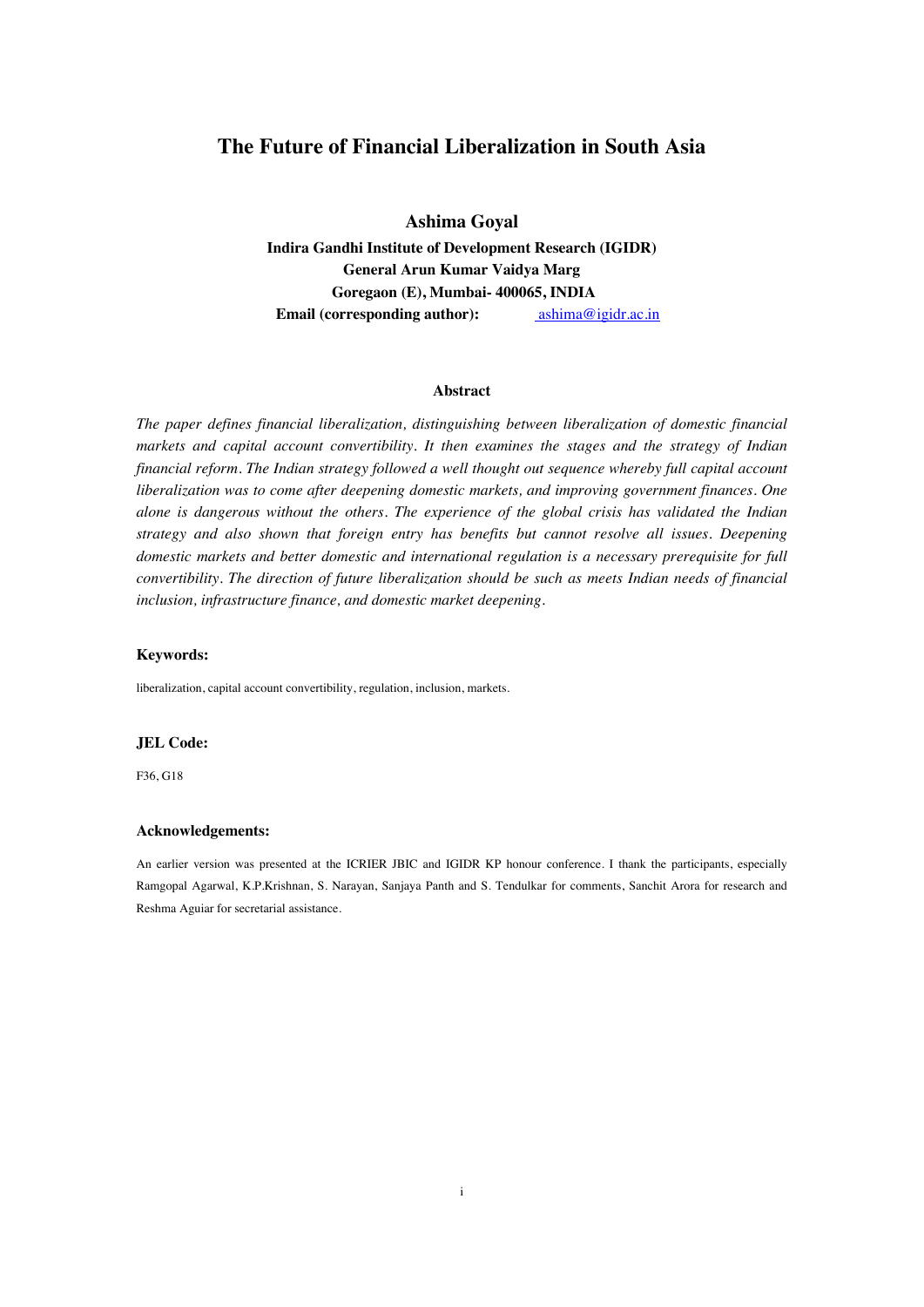# **The Future of Financial Liberalization in South Asia**

# Ashima Goyal

# **1. Introduction**

Broadly liberalization means a greater role and more freedoms for markets but there are at least three components of financial liberalization. It can refer to freeing domestic markets and institutions, to allowing foreign entry, and to the type of financial regulation.

Pre reform South Asia had severe financial repression. Financial markets had little freedom, most interest rates were administered, and the aim of a plethora of controls was to make funds available for different types of Government programs. The government fixed the exchange rates. There was scarcity and rationing of foreign exchange so neither the current nor the capital account of the balance of payment was convertible.

Reforms have freed markets and developed underlying institutions, but it has been a gradual process with graded restrictions on foreign entry. More openness created more volatility, but on the whole, was beneficial. The sectors with the maximum foreign entry were not the most successful in achieving domestic development goals. These goals should define the future path of future reform as the strategic removal of controls, combined with development of domestic markets continues. The paper draws out the implication for reform in different financial sectors.

The structure of the paper is as follows: after a discussion of financial liberalization in Section 2; Section 3 discusses its consequences. Section 4 draws out lessons from the experience of global crises; Section 5 links the path of future liberalization and to critical development imperatives; Section 6 gives a snapshot of domestic development issues in the financial sector; Section 7 brings out lessons for the structure and reform of regulation; before Section 8 concludes.

# **2. Post Reform: Liberalization**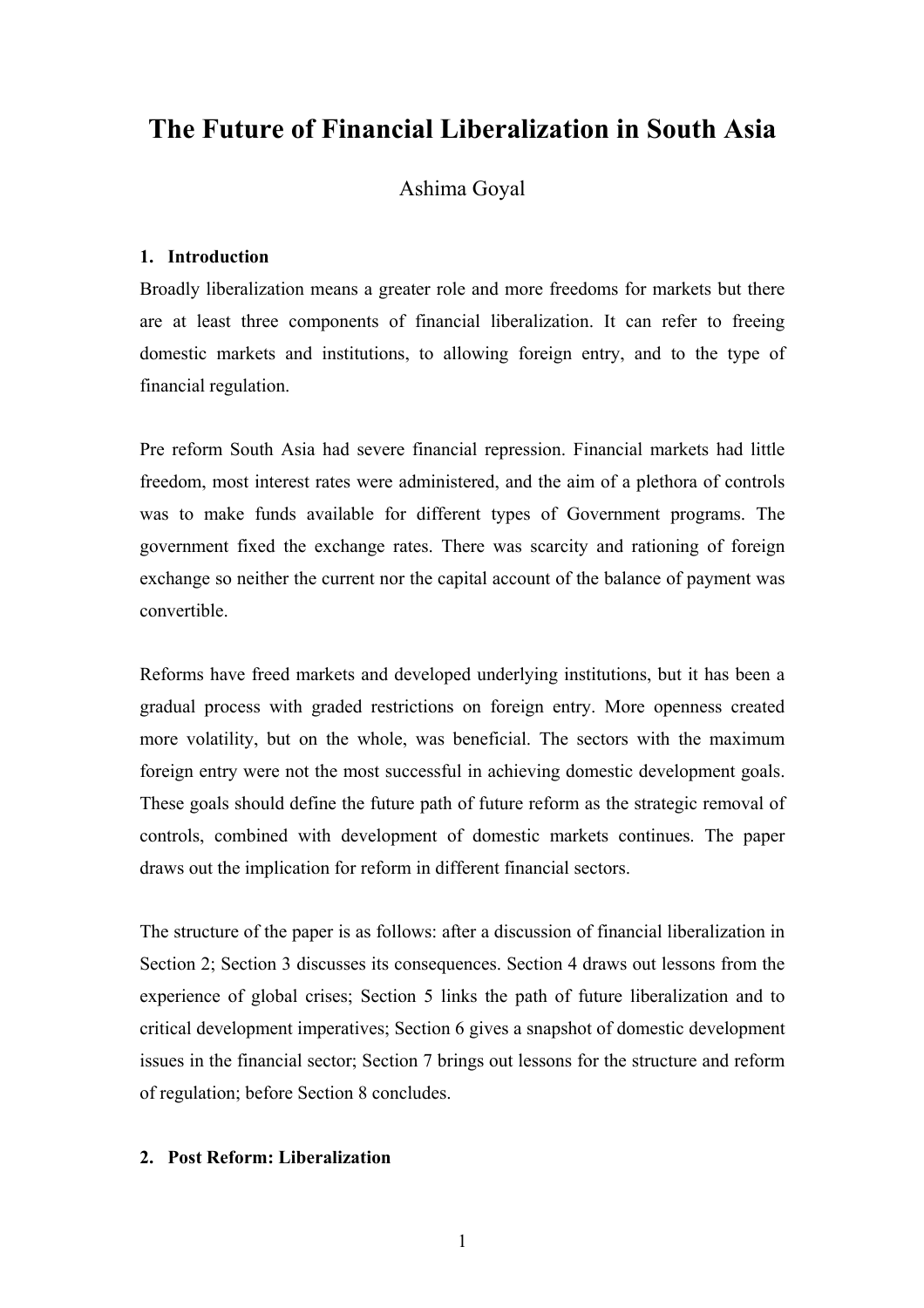The post reform period beginning in the early nineties in India and a little later in other South Asian countries has seen considerable institutional and market development. More interest rates became market determined. In India, at the time of writing, only interest rates on savings accounts, government small savings and providence schemes are administered. Many private and foreign banks and mutual funds entered. Restructuring, computerization and competition improved banking services and parameters such as non-performing assets. There was a rise in the share of retail credit.

India used new technology effectively to create electronic markets reaching and sometimes exceeding international benchmarks in disclosure norms, trading volume, settlement cycle, and low transaction costs. In the order driven screen-based trading system, each investor can access the same market and order book, at the same price and cost, irrespective of location. Dematerialization of securities reduced bad paper risk. Exchanges were corporatised and demutualized, the National Stock Exchange provided effective competition to the older BSE. A number of commodity exchanges entered. Settlement was now through clearing corporations. Derivatives were gradually introduced and soon achieved high trading volumes. Strict norms regarding disclosure of price sensitive information and conflicts of interest, contributed to reducing asymmetries of information in price discovery.

Changes in technology have had fundamental effects on the possibility of regulation, and on safe innovation. The Reserve Bank of India (RBI) continued as the regulator of banks. New financial regulatory institutions set up were the Securities and Exchange Board of India (SEBI), the insurance regulator: Insurance Regulatory and Development Authority (IRDA), the commodity futures trading regulator: Forward Market Commission (FMC), and the interim pension regulator: Pension Fund Regulatory and Development Authority (PFRDA). In general controls gave way to market based regulation. Rule-based system largely relying on self-certification replaced cumbersome administrative procedure that required multiple discretionary approvals. Along with traditional oversight, advanced risk management systems promoted transparency, efficiency, safety, and market integrity. Practices included online monitoring and surveillance, positions limits, margin requirements, and circuit filters. A 2006 amendment to the RBI Act expanded its regulatory powers beyond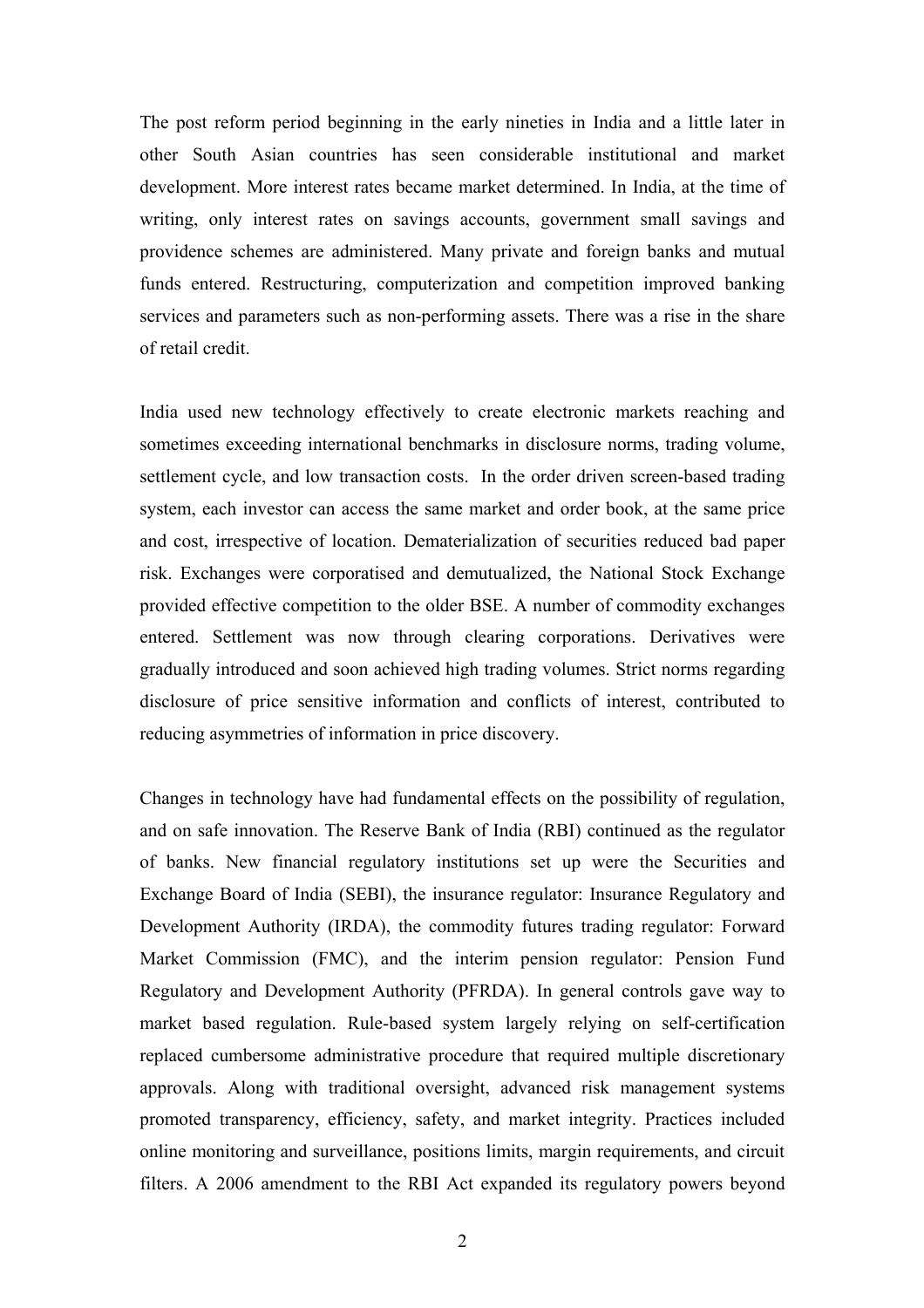banks to cover the financial system as a whole and to give directions to all agencies active in markets. However, procedural aspects of trade remained with SEBI, the capital market regulator.

There were rapid developments also in FX and money markets after 2000. A central counterparty, CCIL (Clearing Corporation of India) was set up to undertake guaranteed settlement for government securities (G Secs), repos in G Secs and FX market trades, following IOSCO/CPSS best practices. Infrastructure was created for electronic payments and real time gross settlement (RTGS), and steps taken to encourage the migration from paper money.

After an initial double devaluation of the Indian exchange rate in June 1991, it became a managed float. The degree of flexibility and market determination increased with the deepening of FX markets. The nineties saw steady depreciation, covering for India's relatively higher inflation so there was no large deviation of the real effective exchange rate (REER) established after the initial devaluation. Two-way movement of the nominal rate began from 2003 as the dollar depreciated. The swings became wide after the global financial crisis due to substantial movement of portfolio capital.

Although the reforms established current account convertibility, with the foreign exchange regulation act (FERA) being changed to foreign exchange management (FEMA), convertibility of the capital account was more gradual. Liberalization distinguished between types and direction of flows and was much greater for equity compared to debt flows including bank loans, and for foreign compared to domestic residents. Requirements for the latter's transactions were liberalized before portfolio outflows. Among debt inflows long-term debt was to be liberalized before short-term. The rationale was equity, in contrast to debt, shares in and therefore reduces liabilities in a crisis. Selective deregulation aimed to develop markets even while restricting foreign participation until they reached sufficient maturity to be able to handle volatility.

Both Bangladesh and Pakistan declared full current account convertibility in 1994, a few years after India did. While convertibility remained partial on the capital account for both, Bangladesh retained more controls compared to Pakistan.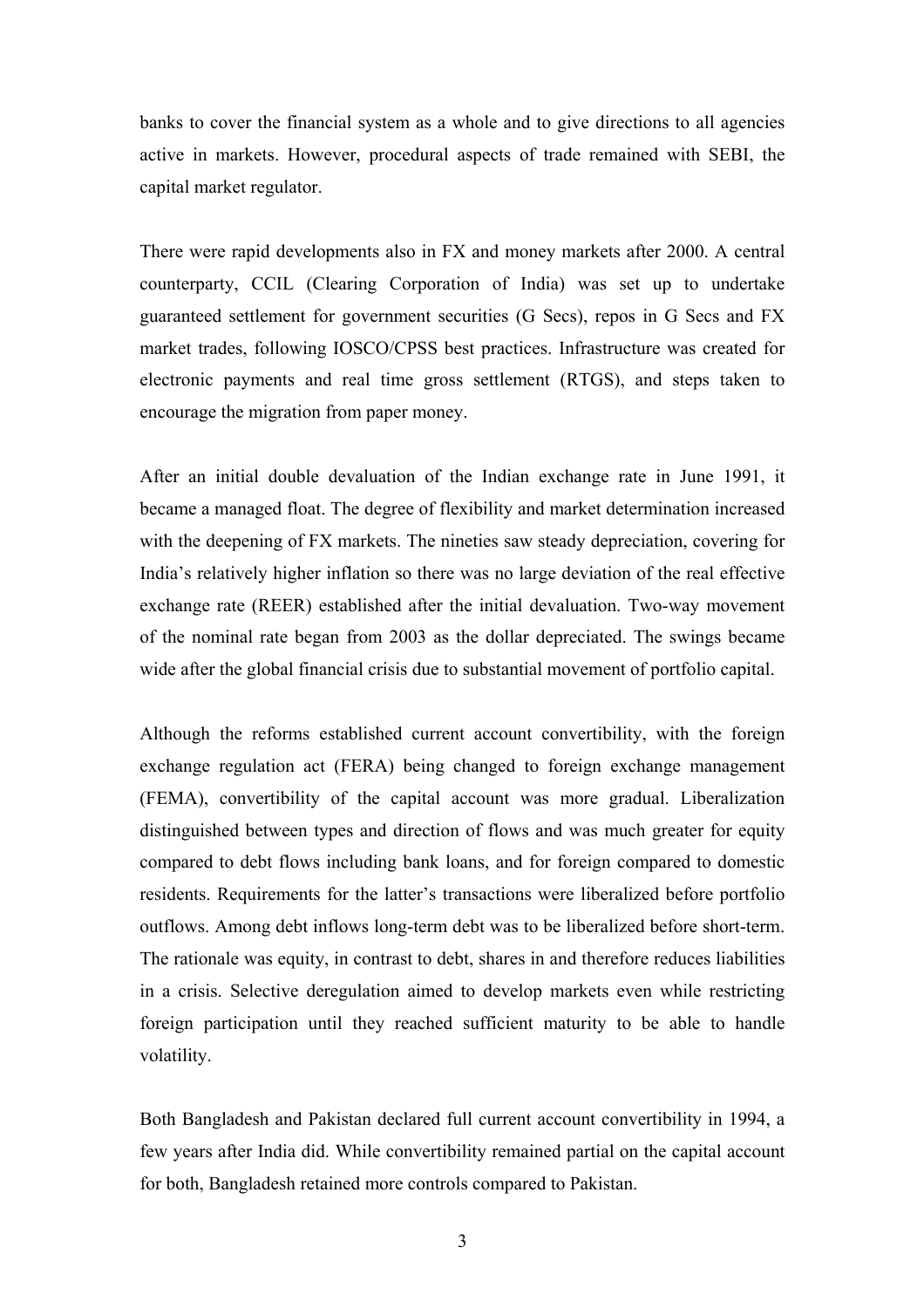In Pakistan, reforms gained momentum after 1997. Foreign banks were allowed to bring in and take capital out, remit profits, dividends and fees without any prior approval. Corporate sector could acquire equity abroad. Resident Pakistanis could open foreign currency accounts with banks in Pakistan, freely transferable abroad, exempted from income and wealth tax, with no questions about the source of foreign exchange. Foreign investors could purchase up to 100 percent of equity in industrial companies on repatriable basis. Shares could be exported and remittance of dividend and disinvestment was permissible without prior approval of the State Bank of Pakistan (SBP). Income tax treatment of foreign private investment was at par with similar investment made by local citizens. There were no restrictions on foreign banks.

After 1998 reforms included privatization of and free foreign investment in state owned enterprises except for few specified industries. Foreign investors were given permission to retain 100 percent equity in a company with no obligation to go public; they had permission to bring in any amount of foreign currency and to take it out freely.

In contrast, in Bangladesh, resident owned capital is not freely transferable abroad. It is subject to prior Bangladesh Bank (BB) approval, which is given only sparingly. So even current settlements, beyond certain indicative limits, are subject to bonafides checks. Direct and portfolio investments of non-residents, capital gains and profits/dividends are repatriable abroad.

Reform also freed the domestic financial sector from controls. In Pakistan, SLR has been brought down to around 20 percent of total demand and time liabilities from its highest of 45 percent at one point of time. Caps on maximum lending rates of banks and NBFIs for most trade and project related modes of financing were removed in 1995. Caps and floors on minimum lending rates were abolished in July1997. Banks and NBFIs were able to set their lending rates in relation to the demand/supply conditions in the market. Monetary policy uses indirect tools such as open market operations, discount rates etc. Domestic interest rates on lending dropped to 5 percent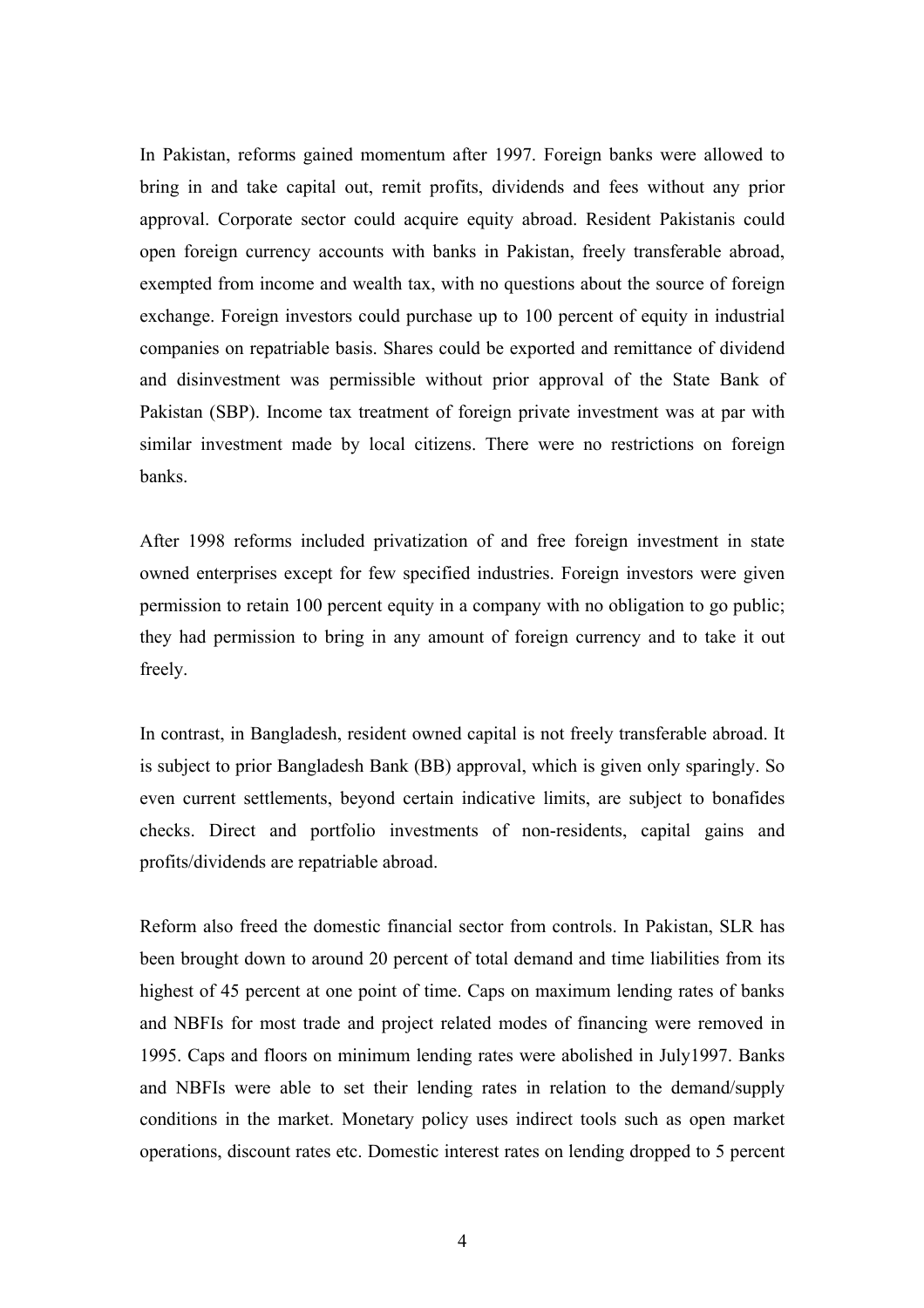from 20 percent. The creation of SECP aimed at establishing a professional agency that would improve the regulation and supervision of the securities market

Although Bangladesh's financial sector has strengthened, government interventions in the form of ceilings, moral suasion, and directed credit still exist. Accounting and reporting is non-transparent. Banks are free to fix rates of interest on their deposits of different types after withdrawal of restriction on the floor rate of interest in 1997. Banks are also free to fix their rates of interest on lending except for export sector, which was fixed at 7 percent per annum with effect from January 10, 2004. SLR has been changed in the past decade but on an average has been around 20 percent.

In both countries the debt market remains underdeveloped. No benchmark rate or yield curve exists because of absence of long-term debt instruments and administered interest rates on popular government instruments. It also suffers from lack or regulation, infrastructure, expertise and innovation. Other problems are absence of institutional investors because of various impediments and passive capital market.

Pakistan adopted a market-based unified exchange rate system from 19th May 1999. Since 2001, despite its preference for a floating rate, SBP has attempted to maintain the real effective exchange rate at a competitive level. It intervenes from time to time to keep stability in the market and smooth excessive fluctuations. Bangladesh also adopted a floating exchange rate regime since 31 May 2003. Under the regime, BB does not interfere in the determination of exchange rate, but operates monetary policy to minimize extreme swings in the exchange rate that could have adverse repercussions. In the forex market, banks are free to buy and sale foreign currency in the spot and also in the forward markets.

In sum these countries have been proceeding on the same liberalization path as India, with some lags. Pakistan has the most open capital account.

# **3. Consequences of Financial Liberalization**

Trend growth rose in the post reform period, but so did volatility. Opening out had coincided with a period of major international financial crises. But conservative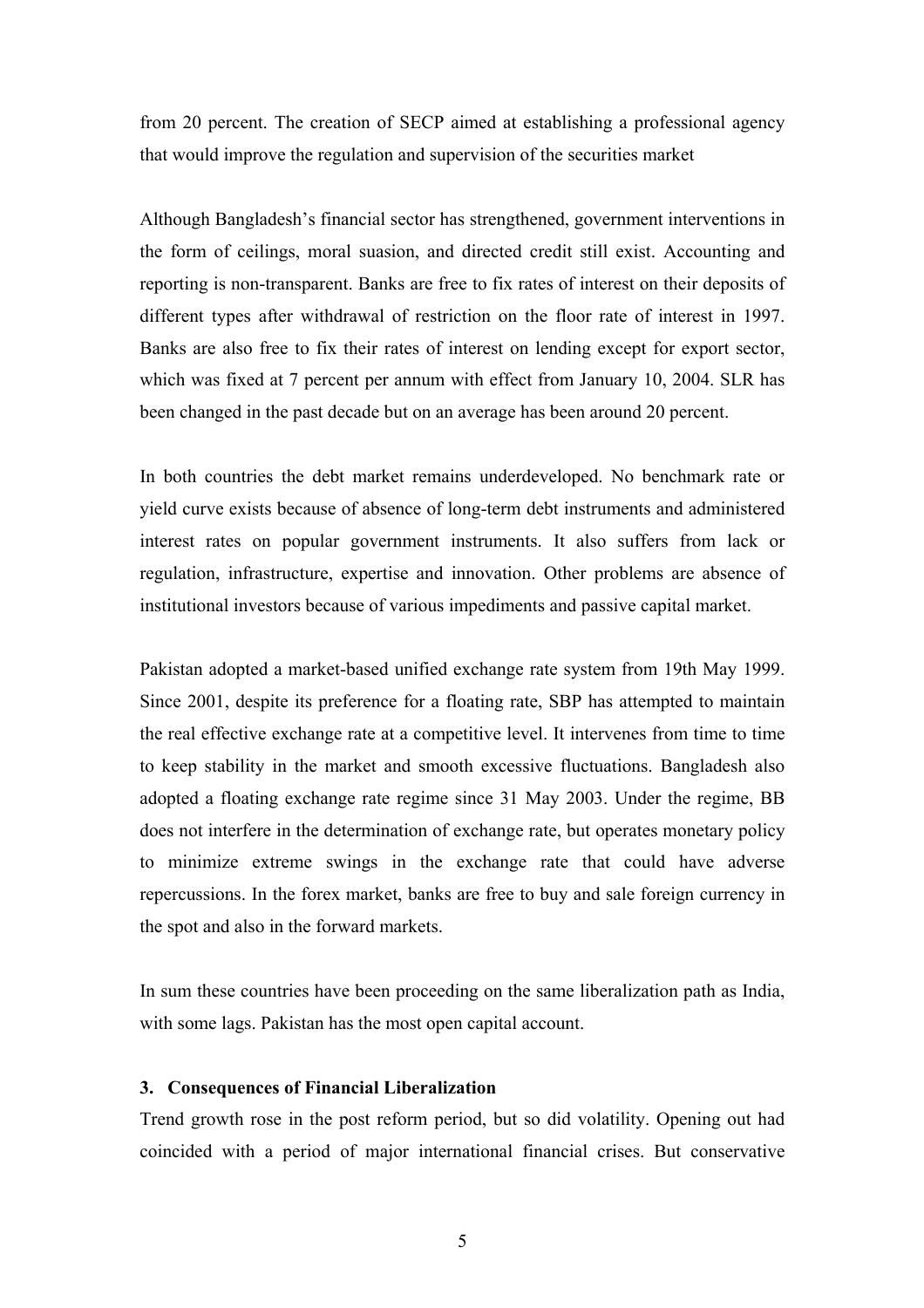regulation and the gradual approach meant the financial sector did not undergo a crisis.



A distinction was made between different types of Private Foreign Investments<sup>[1](#page-7-0)</sup> (FIs).

Figure 1 shows some of the categories of inflows as a percentage of GDP. There was steady acceleration in FDI, which is an equity type flow, and higher levels continued despite the global crisis. The Figure also shows how the absorptive capacity of the economy increased. USD 3b in the beginning of reform came to about 1.5 percent of GDP and \$29b in 2007-08 came to a similar ratio as GDP had increased. Gross inflows were even higher, since Indian firms began investing abroad. FPI shows fluctuations, turning briefly negative both during the East Asian and global financial crisis. NRI flows did not have the same amplification. They respond to opportunities for interest rate arbitrage, but NRI deposit rates were capped in the later years. So NRI inflows were quite low when other types of inflows were booming.

Figure 2 shows that reserve accumulation was the mirror image of the capital account. It was volatile capital flows that were absorbed as reserves<sup>[2](#page-7-1)</sup>, while the current account

 $\overline{a}$ 

<span id="page-7-0"></span><sup>&</sup>lt;sup>1</sup> These include Foreign Direct Investment (FDI), Foreign Portfolio Investment (FPI) and other longand short-term investment flows. The analysis builds upon earlier work, in particular Goyal 2010a. All references are not given to save space but are available at [www.igidr.ac.in/~ashima](http://www.igidr.ac.in/%7Eashima). Figures quoted, unless otherwise mentioned, are from IMF, RBI, Ministry of Finance, SPB and BB websites.

<span id="page-7-1"></span><sup>&</sup>lt;sup>2</sup> India's foreign currency reserves peaked at \$ 315.66 billion in June 2008 and had fallen to 262 billion in end March 2009, when they exceeded India's foreign debt by just \$ 22 billion. Although outflows were only \$20 billion, much of the fall was due to valuation effects.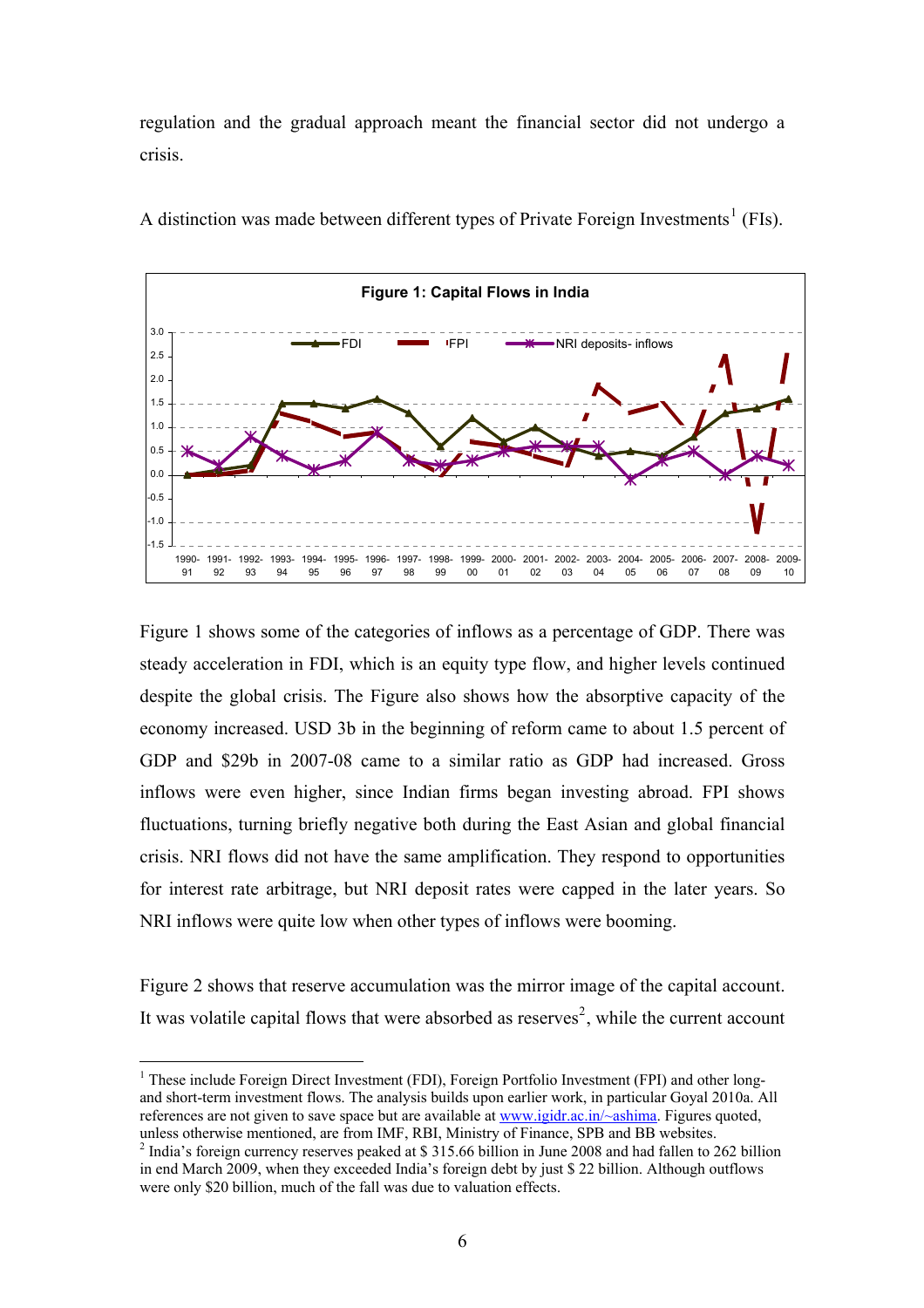deficit (CAD) was about 1-2 percent of GDP. Reserves provided self-insurance, and damped volatility of the exchange rate, but had a cost. Given India's higher interest rates, the sterilization of reserve accumulation, to maintain targeted rates of money supply growth imposed large interest costs borne by the Government, RBI and banks. The RBI has to pay more on Government bonds it sells in India compared to what it earns on assets held abroad.



Global Depository Receipts (GDRs) allowed firms to raise equity abroad and relaxation of External Commercial Borrowing (ECB) norms in 2006 allowed them access to cheaper loans. Domestic interest rates exceeding foreign and an exchange rate expected to appreciate created incentives to borrow abroad. Restrictions such as eligibility criteria, caps, minimum maturity period and end use criteria prevented excessive borrowing in response to domestic distortions, even while selective relaxation for longer-term debt made credit available for large corporates and for infrastructure funding.

Partial capital convertibility gave flexibility along the line of control, making selective tightening feasible if necessary. Additional instruments were available to tackle the policy trilemma, giving some monetary autonomy even under volatile capital inflows. Fine-tuning was possible. For example, stricter end use criteria were imposed for firms bringing funds in during periods of excessive inflows. Inflows have to be allowed to go out if they are to come in, but continuing restrictions on domestic capital outflows reduce the reserve cover required. But, as reserves accumulated,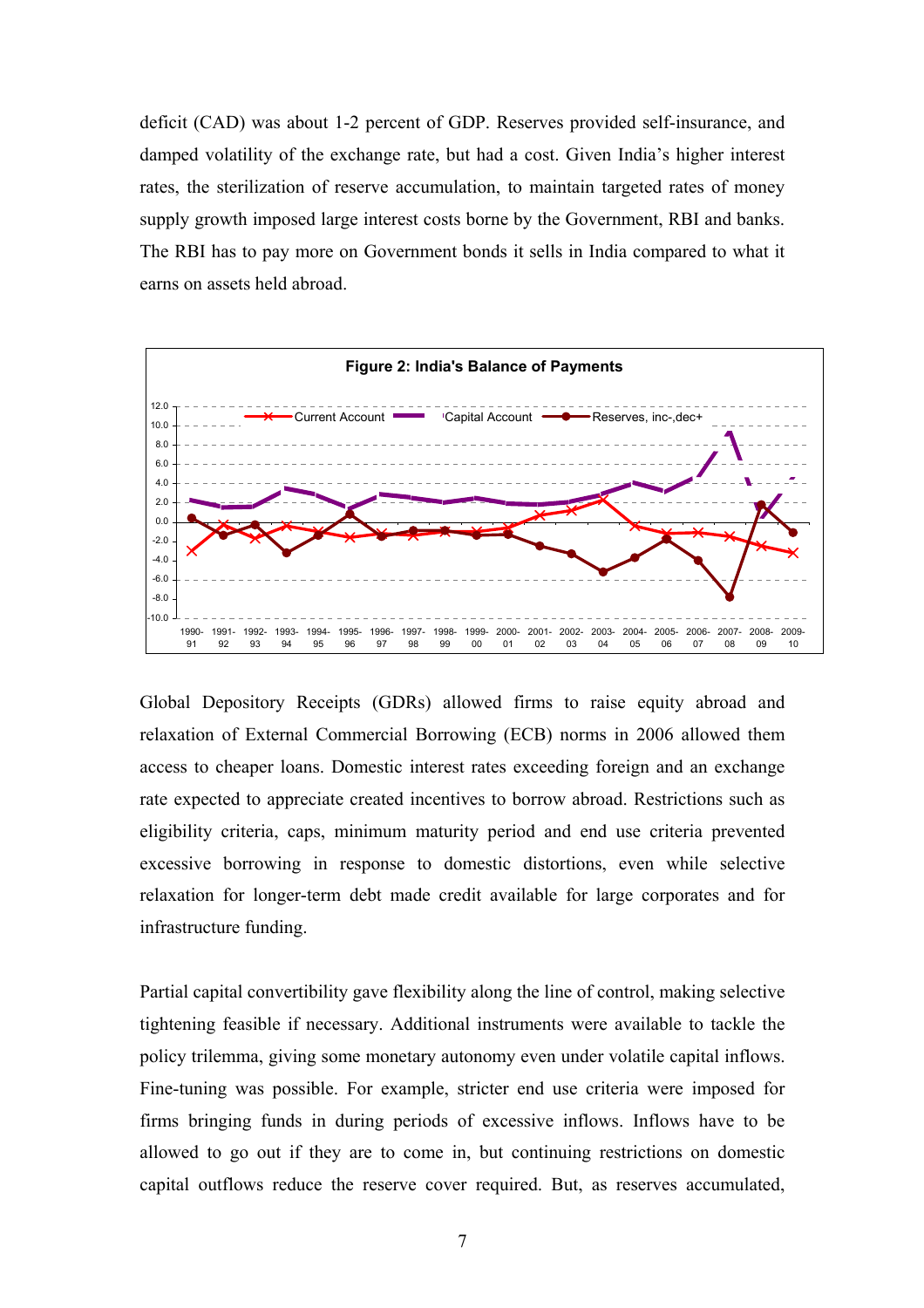selective easing of outflows by domestic residents and further trade liberalization were used as another way of absorbing inflows.

The CAD is also the excess of domestic savings over investment. A small CAD implied the contribution of foreign savings to financing the resource gap remained small, although they contributed to relieving sectoral financing constraints. Macroeconomic policy affects the investment savings gap and therefore the extent of inflow absorption, which also depends on a general rise in absorptive capacity. Reducing the gap between domestic and foreign interest rates would support the domestic investment environment. More appreciation would increase net imports and the CAD. But persistent current account deficits imply there are limits to appreciation. Temporary capital inflows do not always reflect fundamentals and cannot determine the equilibrium exchange rate.

India's policy strategy of "middling through" followed a well thought out sequence whereby full capital account liberalization was to come after deepening domestic markets, and better government finances. Liberalizing, deepening markets and improving institutions and policy form a package. One alone is dangerous without the others. Research and empirical estimation has found that only countries with strong domestic institutions, markets and government finances benefit from foreign inflows. These features determine absorptive capacity that reduces volatility and also gives countries the ability to withstand volatility. The crisis showed that stronger international financial architecture and regulation are also preconditions for full capital account liberalization. Countries with more controls have a lower probability of crisis (Ostroy et. al. 2010).

In Pakistan and Bangladesh (Figure 3 and 4, in USD billions) the change in reserves is the reverse. not the mirror image of capital inflows<sup>[3](#page-9-0)</sup>. First, the current account was much more volatile, reserves had to be frequently used to finance it. Second, inflows were not so substantial and, at least for Pakistan were often the result of IMF loans. Bangladesh saw a sharp improvement in its current account after 2005, while for Pakistan it was

 $\overline{a}$ 

<span id="page-9-0"></span> $3$  Due to lack of data on capital flows they are derived as change in reserves plus current account deficit for Pakistan and Bangladesh.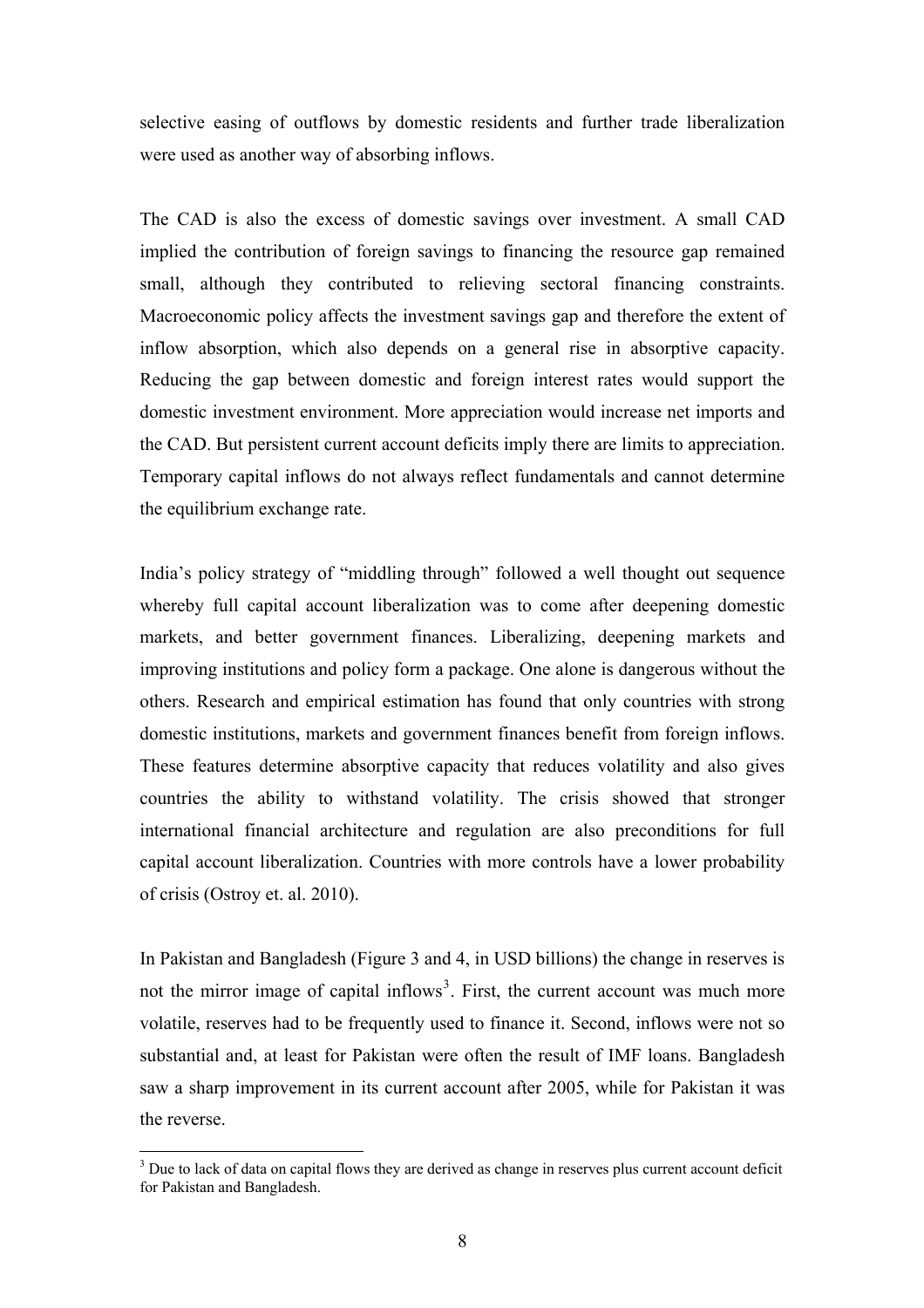



# **4. Crisis Lessons**

Foreign inflows do make more resources available, demonstrate better organization and technology, offer a stimulus to local investment, give an opportunity for better allocation of world savings, and for better price discovery in markets. But inflows to emerging markets (EMs) are subject to sudden stops or reversals due to infectious panics unrelated to domestic fundamentals. The global financial crisis demonstrated this again.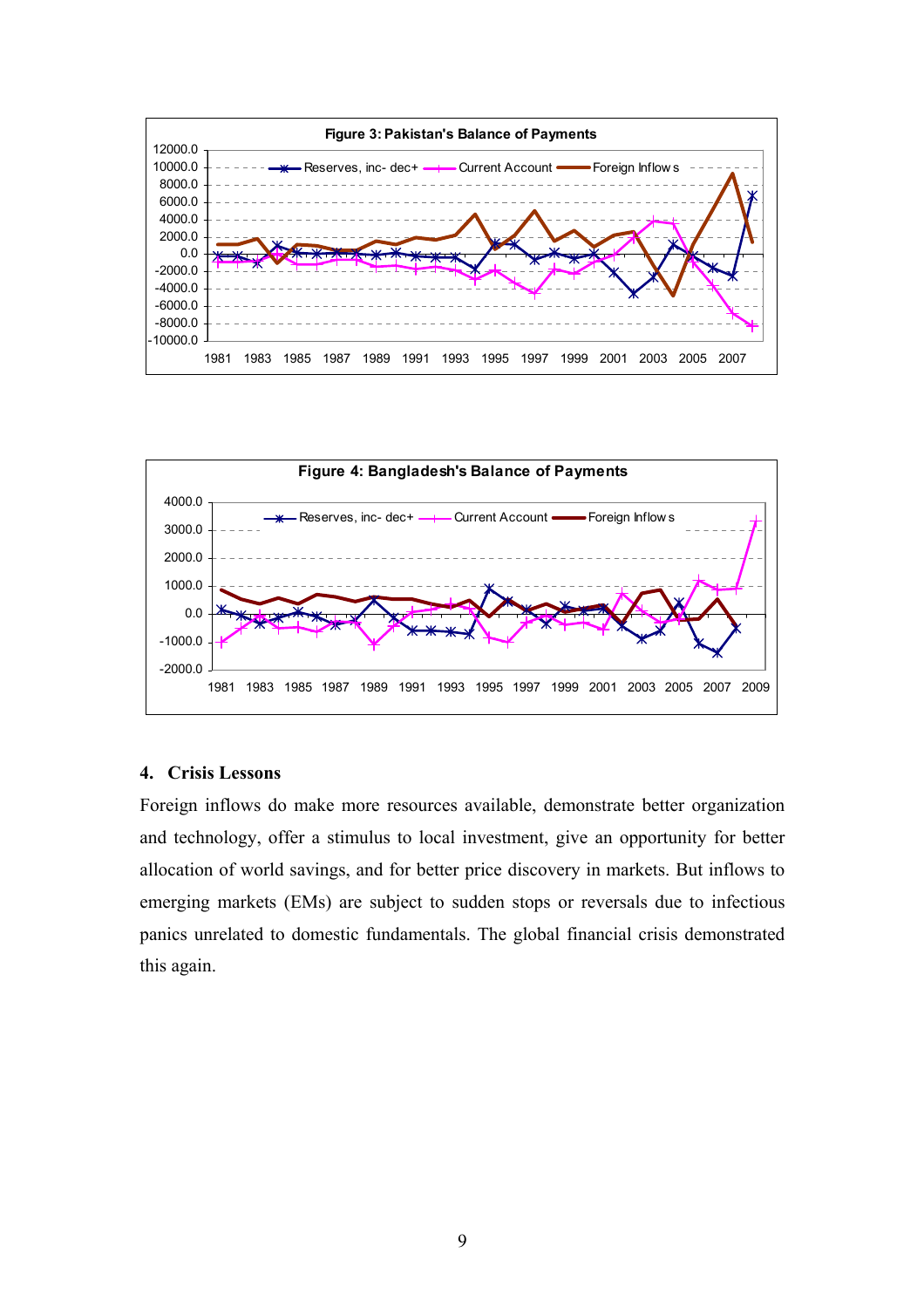

FDI was relatively stable, suggesting it is worth reducing hurdles to entry. FPI was volatile. Figure 5 shows how FPI affected the stock market index. But it resumed soon with Indian growth prospects, and also demonstrated the risk sharing effect. Inflows were three times larger than outflows for equivalent variation in market indices. As markets fell during outflows the value remitted was lower. In the two years prior to October 2007 the BSE stock index rose from 8000 to 20,000 and FPI inflows were \$ 47 billion. But over the next year, as stock markets fell back to 8000, outflows were only \$15 billion. Despite higher volatility in narrow markets, the FPI inflows did benefit firms. Loans became easier to get and more venture capital entered, in the high growth period of 2003-08, as the ratio of gross investment to GDP rose from 25.2 to 39.1, and again as investment demonstrated a sharp recovery in 2010.

But households did not benefit. Retail participation shrank. Reforms raised entry costs for the retail investor. The share of household financial savings in shares and debentures post-reform were low at 5.1 percent in 2005-06 compared to 23.3 percent pre-reform in 1991-92. Pre Lehman (2007-08) they had increased to 12.5 percent; but post (2007-08) collapsed again to 2.6 percent. Free foreign entry was allowed in mutual funds, but they focused on high-end customers, and on firms. Despite entry of new private banks 60 percent of the population remained unbanked.

Firms who were dependent on foreign trade and other short-term credit suffered severely as international credit markets froze. Even for long-term loans, reset clauses raised firms' costs as spreads widened. Understanding currency risk and lowering the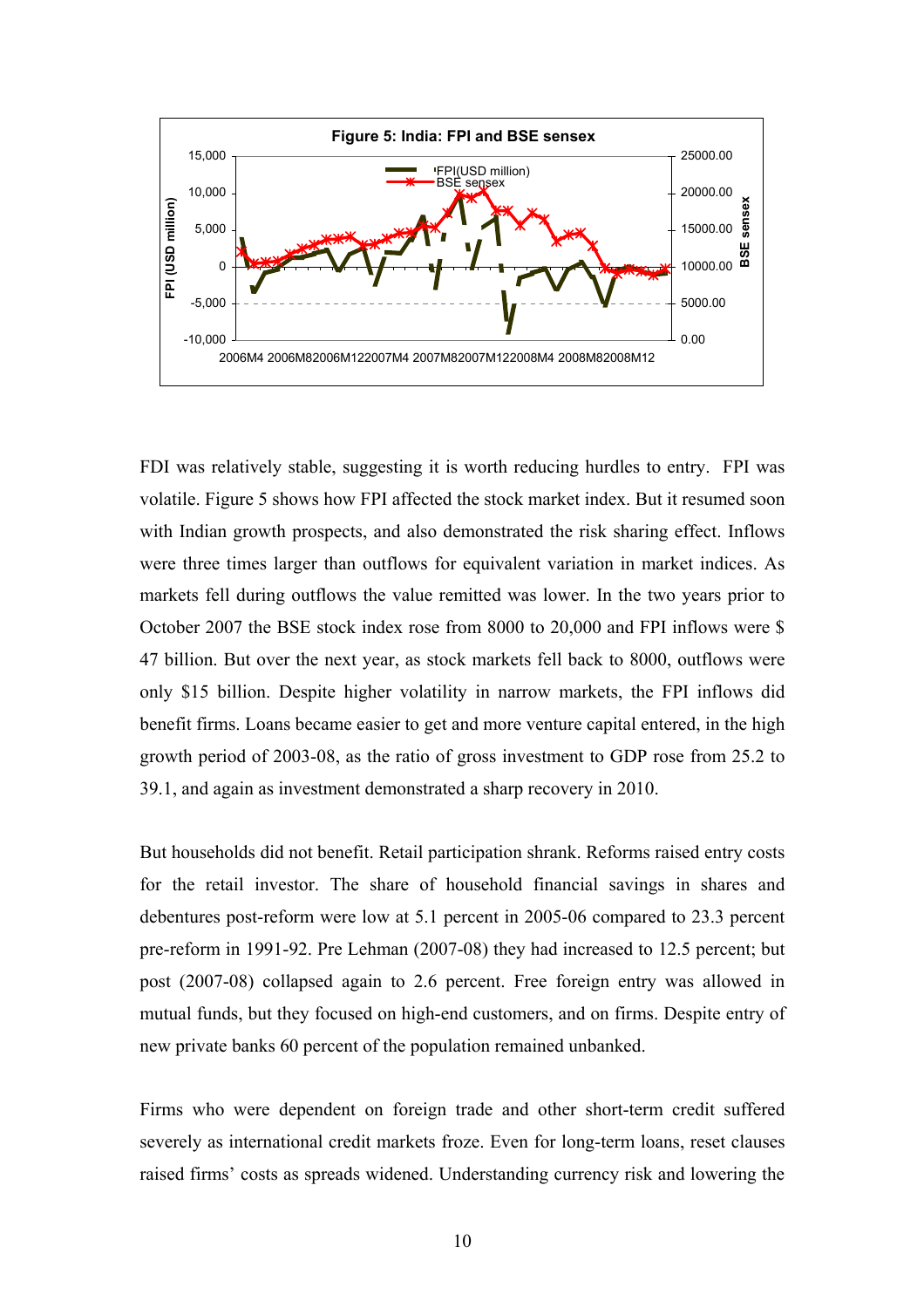interest differential is a precondition for more wholesale liberalization of external borrowing.

Thus foreign entry is not a panacea. Foreign entry helps but it alone cannot deepen markets. Other conditions also have to be in place. Eventual internationalization of Indian financial services is required as Indian companies go global. But the sequencing has to be correct. Considerable deepening of equity markets and improvements in regulation have taken place but more broad basing is required. Given the high domestic savings ratios a larger percentage of household savings going to markets would make them more stable, as well as meeting investment needs without too large and risky an expansion in current account deficits.

weakness in developed countries, so self-insurance was the correct policy response. It was not arbitrage driven by low developed country interest rates since the federal fund The sharp rise in inflows after 2003 was partly an aberration due to regulatory rate peaked at 5.25 percent in 2007. Rather high leverage, given regulatory capture by investment banks, enhanced flows in response to profit opportunities. When Lehman Brothers failed its leverage was 30:1 compared to 15:1 for a commercial bank.

of their macroeconomic cycle. Higher growth in EMs and the near zero interest rates at home is leading to portfolio rebalancing towards EMs. The promised tightening of During the exit in 2010 the West and emerging markets (EMs) are in different phases global regulations has been relegated to the future and large Western financial institutions are being encouraged to improve their impaired profits through trading. The hype being built up about emerging Asia is pushing them here, just as the hype about the "miracle economies" pushed herds of investors into East Asia, building up bubbles, which eventually burst. Controls and prudential requirements are an essential line of defense. They can be designed to be market friendly. India has become a member of the financial action task force (FATF) against global terrorism and money laundering. Detailed electronic trails, linked information, and KYC norms makes it possible to discriminate between origins and types of flows together with central registration that reduces transaction costs. Pure controls involve restrictives on cross border flows by residence. Market based controls include un-remunerated reserve requirements and taxes. For debt -pure controls must continue, but for portfolio flows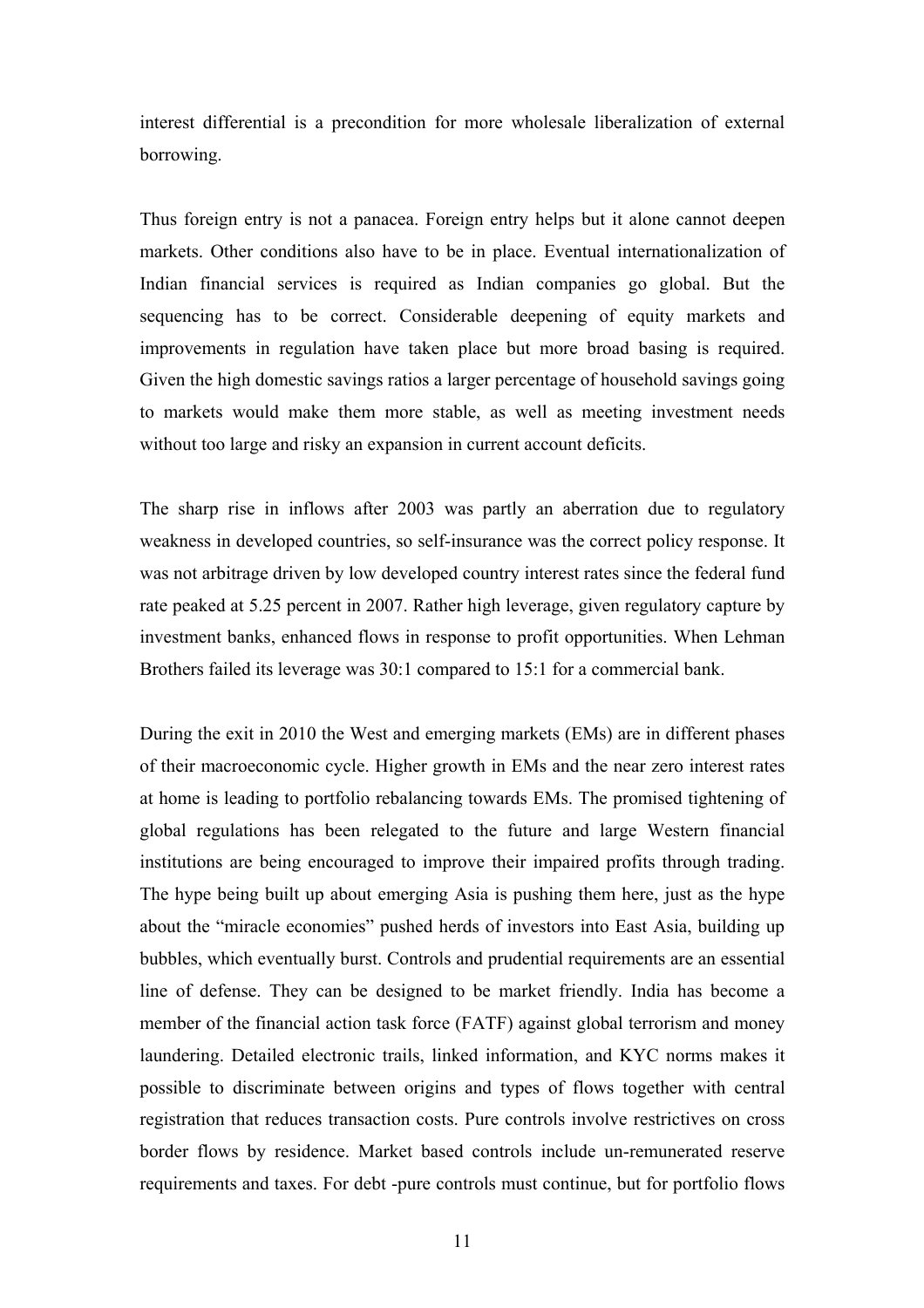the latter set may be considered if necessary, ideally as part of a global agreement on handling capital account distortions.

Capital resists taxes by arguing that it would increase costs for the country that imposes them. But just as prudential regulations are considered necessary for market stability, if cross border taxes contribute to crisis proofing they lower costs over the longer-run. Costs are also minimal if one country is not doing it alone.

reform date for the two countries, in the post reform period Pakistan needed help from the IMF 7 times<sup>4</sup>. In contrast Bangladesh had only one arrangement with the IMF in Pakistan had a much freer capital account than Bangladesh. Taking 1995 as the 2003. India, which also retained capital controls and had more capital market deepening compared to Bangladesh<sup>[5](#page-13-0)</sup> did not have to go to the IMF at all. Its good growth performance led to large inflows of private capital. So while strategic controls are protective, so is domestic market deepening.

reforms. But experience shows a carefully sequenced path predicated on domestic reforms is a better strategy of liberalization. Distinction between types of flows is There is a perspective that regards any departure from full liberalization as a failure of useful and must be retained. In South Korea the security of reserves led to high shortterm debt. So the latter has to be discouraged regardless of other buffers. Free foreign entry without the other harder preconditions would put the country to unnecessary risk.

deepening, and rise in absorptive capacity with the real sector as priority. Improvements in international financial regulation or regional arrangements would Transparent sequenced capital account convertibility should follow domestic financial allow faster liberalization.

 $\overline{a}$ 

<span id="page-13-0"></span><sup>&</sup>lt;sup>4</sup> There were two arrangements with the IMF in 1997 one in each of 1993, 1995, 2000, 2001, and 2008. <sup>5</sup> A review of the outcomes of the financial sector adjustment credit (FSAC), which Bangladesh contracted with the World Bank, done under the *Structural Adjustment Participatory Review Initiative*  (SAPRI) in 2000 indicated that although reform implementation was satisfactorily, desired outcome were not achieved.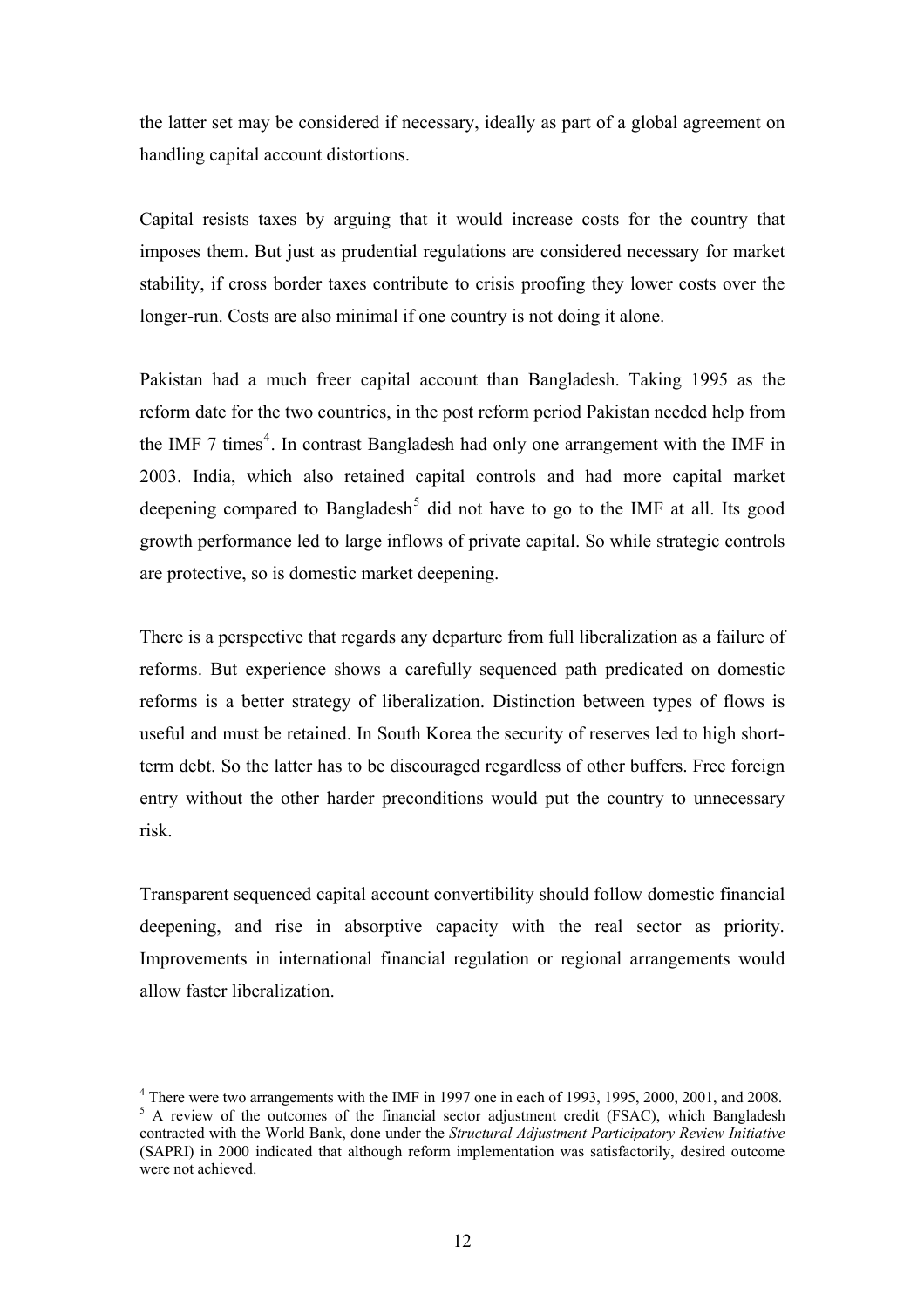#### *Asian Integration*

 $\overline{a}$ 

The 1990s crisis activated regional financial forums, even though there was no history of coordination in Asia. After the East Asian crisis Asian countries reformed their financial systems. But reform of the International Financial System (IFS), which could have prevented the global crisis, was not carried out since lender countries and interests dominated international financial institutions Goyal (2010a). Aid was arranged much faster for Mexico in 1995 than it was for Asia in 1997. So Asia was pushed to adopt self-insurance and cooperation measures that improved its bargaining position and helped it survive the global crisis.

need to be pursued vigorously. There are many advantages from coordination, given the continuing dollar weakness, resistance to and slow pace of reform in the South Asia is inadequately involved in these, although there are beginnings, which international financial architecture. The large intraregional Asian trade could benefit from financing within the region $<sup>6</sup>$  $<sup>6</sup>$  $<sup>6</sup>$ . High Asian growth and trade expansion provide</sup> incentives for such moves. Stable Asian savings would become available to finance large Asian infrastructure needs. Credit markets freeze due to problems in Western banks partly caused the crash in Asian exports in 2008.

more stable. Regionalism is not incompatible with globalization. It can even raise the probability of optimal globalization by improving the balance of global power and Alternatives to Western markets, currencies and institutions would make the globe stability. A consensus may more easily be hammered out at the regional level and then taken to the international forums.

initiated the ASEAN+3 process in 1997, with initial focus on macroeconomic and financial issues. Results included setting up regional liquidity support arrangements Leaders of the 10 ASEAN member countries along with the PRC, Japan, and Korea through the Chiang Mai Initiative (CMI), establishment of the Asian Bond Fund (ABF), and progress on the Asian Bond Market Initiative (ABMI). Medium-term aims included the establishment of a regional financing facility, a mechanism for

<span id="page-14-0"></span><sup>&</sup>lt;sup>6</sup> Asian intraregional trade accounts for about 50 percent of total trade, but its intraregional financial integration is limited. In 2004 intraregional cross-border portfolio liabilities were 2.25 percent of Asian GDP, its liabilities to either North America or the European Union were more than three times as much.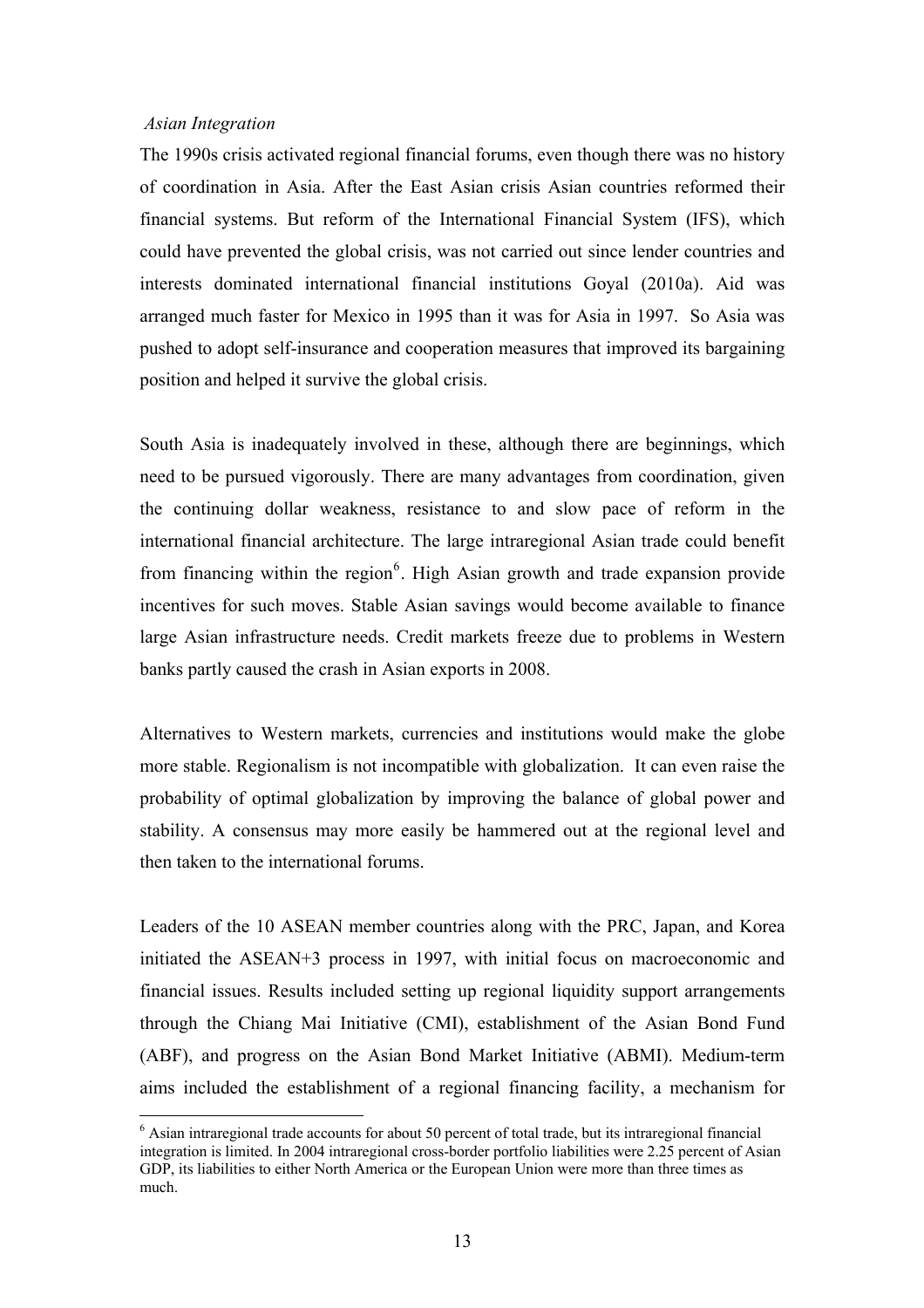closer coordination on exchange rates, and establishment of regional surveillance. The Economic Review and Policy Dialogue (ERPD) was the first step working through information exchange, policy discussions, and peer reviews. There was some progress but the absence of a secretariat and low involvement of CB governors limited its efficacy<sup>[7](#page-15-0)</sup>.

Among these bodies South Asian countries are involved only in the Asia-Europe Meeting (ASEM), which has financial market development and strengthening economic cooperation between Asia and Europe as part of its limited agenda, and SEANZA (Southeast Asia, New Zealand and Australia), which is concerned with capacity building among central banks. India is part of the East Asia Summit (EAS), comprising the ASEAN + 3 members, Australia, India and New Zealand, concerned with strengthening regional economic cooperation among members. Many of these bodies are handicapped by the absence of secretariats, poor focus and coordination and conflicts of interests among members, so progress is slow. For example, EAS uses the ASEAN Secretariat.

stability, including multilateralization of the CMI. A crisis-affected member could mediately obtain liquidity support for the first 20 percent of USD 90 billion im The global financial crisis gave another push to efforts to promote regional financial bilateral swap agreements (BSAs) in the CMI, but the remaining 80 percent was linked to an IMF program and its conditionality. Potential creditors, including Japan and the PRC were concerned to avoid creating moral hazard. Demands for assistance could be due to poor policy fundamentals, requiring effective adjustment. The main ASEAN swap arrangement, which allowed member banks to swap their local currencies with major international currencies, was only US\$2 billion on April 2009.

support. The solution was to make the EPRD effective and move to multilateralization When hit hard by currency speculation and capital flow reversals in 2008, Korea found the CMI inadequate. Instead, it went to the US Fed for precautionary liquidity of the CMI. The CMIM, signed on 24 December 2009, will have a more institutionalized structure, with an independent surveillance unit under the guidance

 $\overline{a}$ 

<span id="page-15-0"></span><sup>&</sup>lt;sup>7</sup> This section is based on Goyal (2010), Kawai (2009, 2010) and Jung (2008).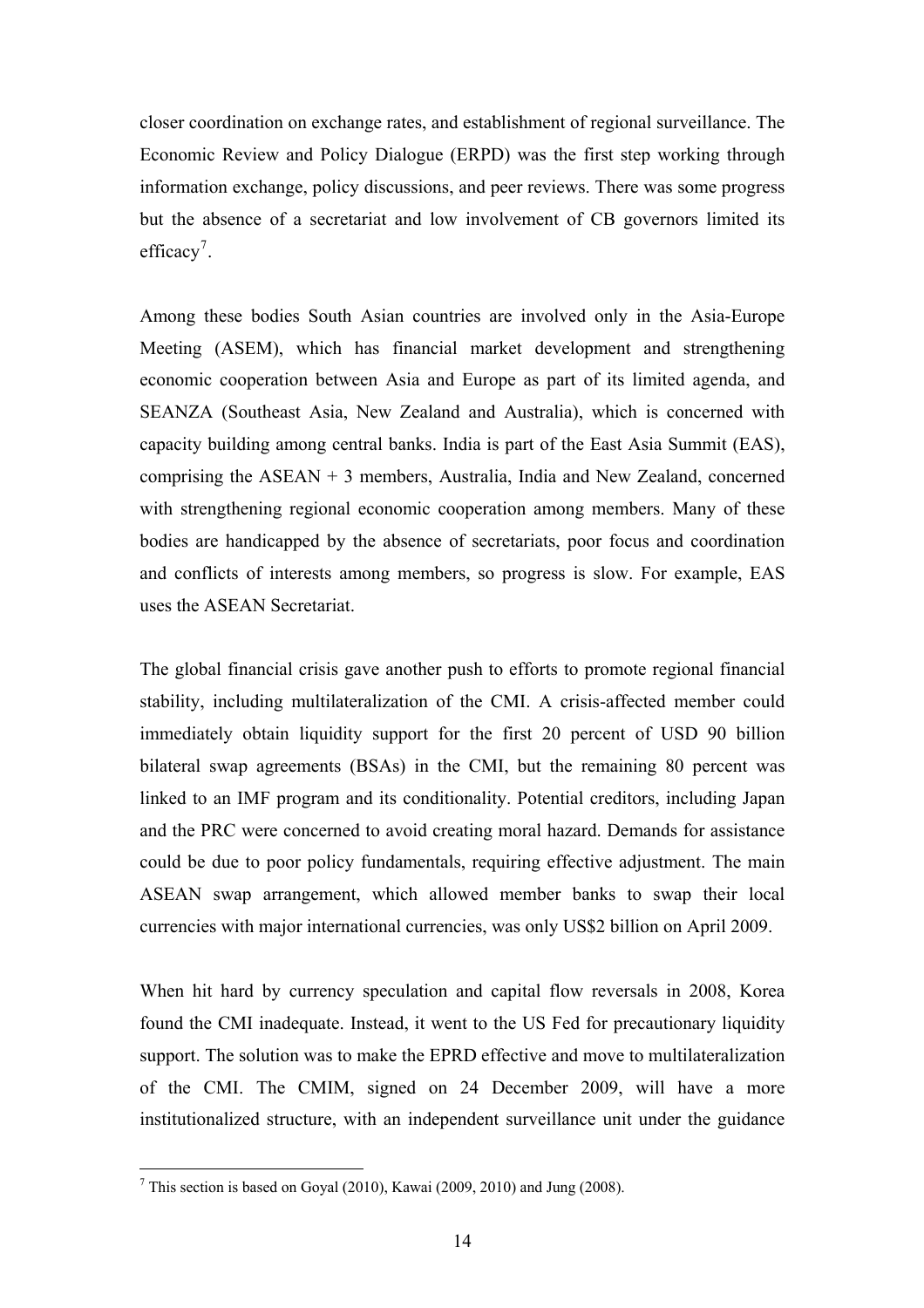of an advisory panel of experts, based in Singapore. The quantum of support has increased and an active EPRD will enable it to be made available in a more flexible manner, comparable to the IMF's FCL, but delinked from the IMF. The CMIM includes all the low-income ASEAN members, which were excluded from the CMI BSAs. This more inclusive arrangement opens up the possibility of the participation of other countries.

Studies are also taking place on medium- to long-term currency coordination to avoid competitive devaluations. Since the CMIM weights have been agreed to they can form the basis for individual currency weights in a proposed regional monetary unit, which could act as a benchmark for individual currencies, limiting their relative movements.

the aim of investing in regional bonds to contribute to the development of regional bond markets, and reduce dependence on dollar denominated assets.  $\text{ASEAN} + 3$  is The ABF, a fund comprising foreign exchange reserves of regional member CBs, has also seeking to strengthen regional markets through the ABMI, and building a common market structure: securitisation, a credit guarantee, credit rating and settlement system, essential for developing regional market interaction.

encouraging markets as well as banks, provide alternative avenues for savings and sources for infrastructure investment, recycle the region's large savings for regional A well functioning ABM would make the Asian financial system more balanced by long-term investment, thus reducing maturity and currency mismatches, and global imbalances, as dependence on US capital markets would fall.

# **5. Future Liberalization and Critical Development Imperatives**

Future domestic and external liberalization is likely to progress fastest in the directions that satisfy critical development needs. Since India leads other South Asian countries in market and institutional development we focus on India now. The needs are: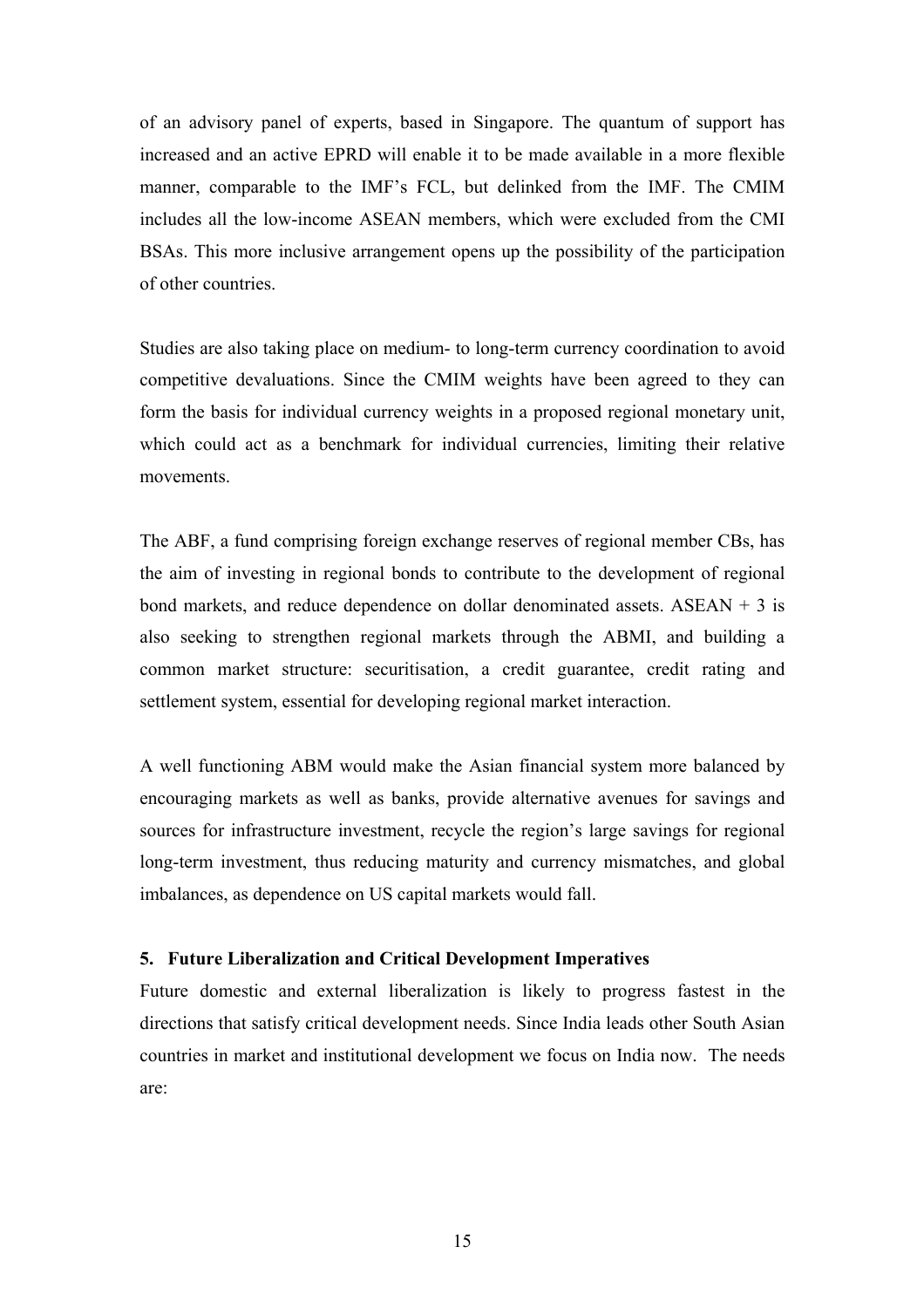# *Inclusion*

Although financial inclusion is a major aim, the reforms have not been so successful in this. The idea of inclusion has to expand beyond just availability of credit to expansion of banking, insurance and other financial services.

Financial markets have been unable to leverage the shampoo sachet effect: that is to evolve a low denomination strategy to tap the huge potential numbers that make low margin-high volume a viable business model in India. In order to do so systemic features that discourage small investors have to be removed, their confidence built up, and positive incentives offered. Possible measures include:

- o Education of investors, increasing financial literacy
- o Making one point disinterested information available
- o Reducing transaction costs in using technology for ease of entry, exit
- o Registering and rating of agents
- o Promoting simple transparent low cost instruments—index funds, **ETFs**

The sub-brokers that households trusted disappeared from the markets, in favour of technology enabled distribution. But given the large job requirement in India, a technology plus people strategy may be more viable. Trusted technology enabled sub brokers with local knowledge should be reestablished. Some big broking houses are setting up large national chains.

# *frastructure financing In*

Poor Indian infrastructure is both a bottleneck and an opportunity. Spending on infrastructure is currently 6 percent of GDP, and is expected to reach 9-12 percent to finance one trillion US\$ over the 12 Plan, 2013-2017. Long-term finance is required, and developing bond markets has some urgency in this context. More retail, pension funds participation, and limited investment by such foreign investors in long-term rupee denominated bonds could contribute. Limits are necessary since structures can be created to index local currency denominated bonds to or make them payable in foreign currency thus creating currency risk.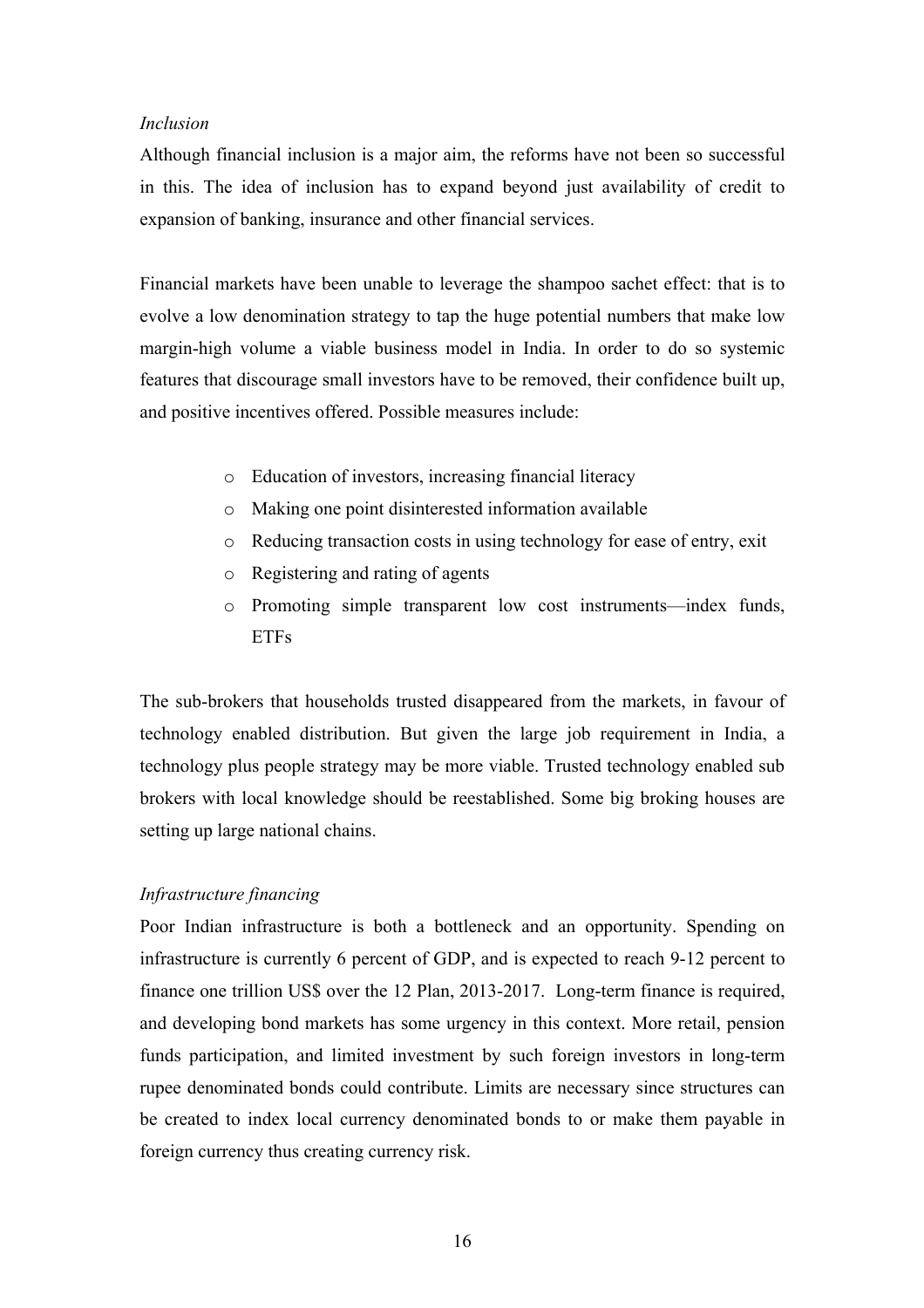Currently the maximum tenor of financing available is 15-20 years, and that also in limited quantities. New instruments such as take out financing are beginning to be used to rollover short-term financing, and allow exit of risk capital. After a project begins earning, other more risk-averse types of capital is willing to participate. Such instruments can enable its entry. Experience has been gained in PPP contracts with good incentive features. They allow allocation of tasks according to comparative advantage and of risk to parties best able to bear it.

### *isk: Derivative markets R*

Laying-off risk requires not only development of instruments and markets but also random movements in asset prices so that agents are not able to speculate on expected one-way movements. In thin markets, regulators sometimes have to create such movements, even while restraining excess volatility. Since firms can't sell insurance to those who need it in imperfect markets, they may underinsure reversals of capital inflow. A well functioning bond market, for example, also allows firms needing external resources to share their revenues with those with access to foreign funds (Caballero and Krishnamurthy, 2004).

Complex derivatives can be misused to create positions where the risk is nontransparent even to the holder. In 2007 many Indian firms entered into so called hedging deals, which were actually complex bets on the value of the Swiss Franc. With the steep rupee depreciation in 2008 many firms lost money.

Although one leg of every OTC trade is regulated in India, so information is available to the regulator, it is not available to the market as a whole. Standardized exchange traded instruments have the advantage of simplicity and more transparency. So risks are known. The crisis has demonstrated the robustness of exchanges compared to other financial institutions. Worldwide no exchange failed since they have multiple risk management systems, and SPAN to cover tail risks. Post crisis worldwide there is a move to more exchange traded instruments. But currently day trading dominates in many instruments since physical delivery is limited. It is necessary to increase contrarian positions, open positions and hedging.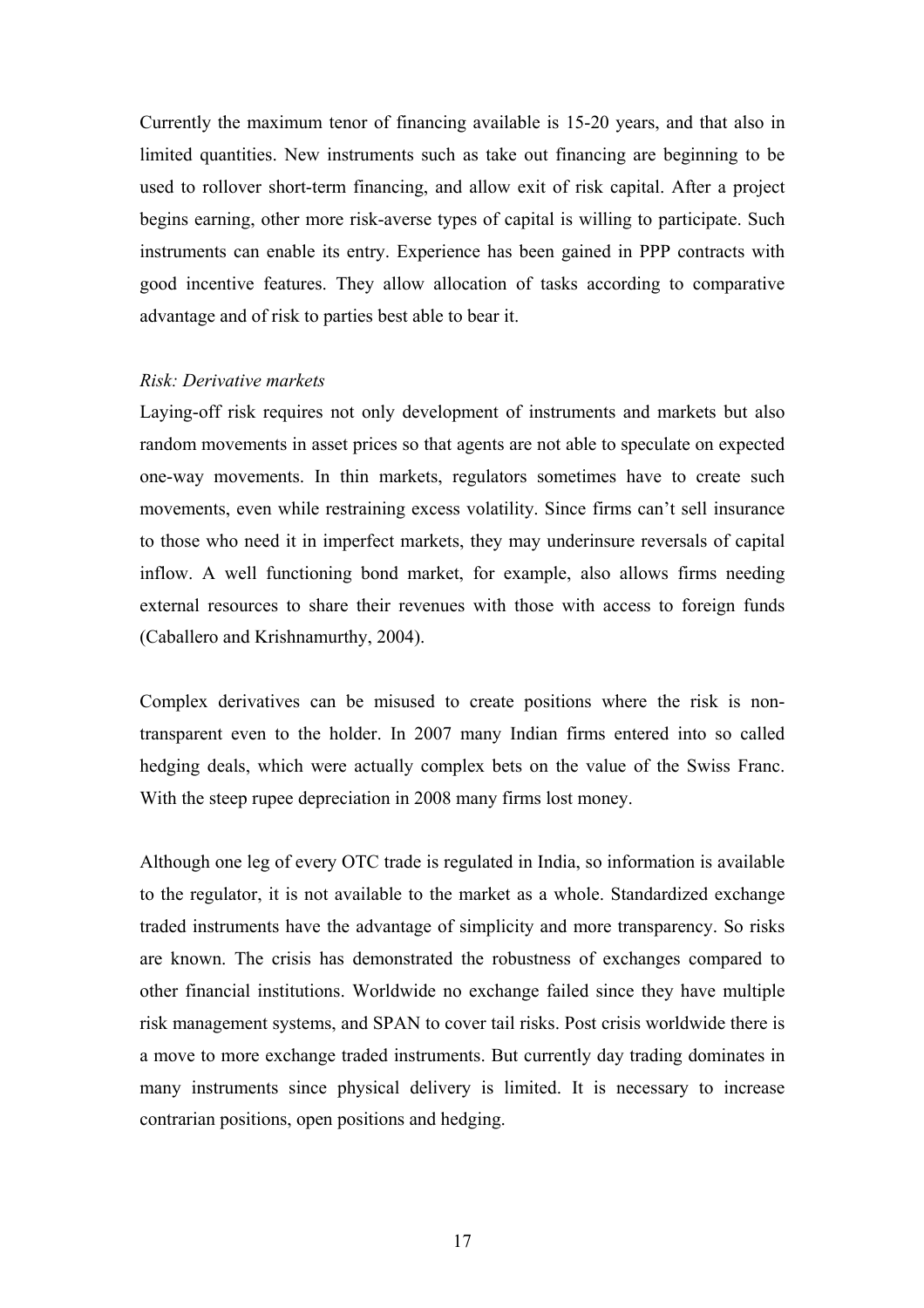### **6. Inclusion and Domestic Development**

### *Banks*

Indian banks, especially private banks, provide better services to large corporates and HNIs. For example average loan rates for blue chips was 5-7% but for MSEs it varied over 9-11.25%. As established firms began raising credit abroad at cheaper rates, banks turned to retail credit, consumer durable and housing finance expanded. The SARFAESI Act 2002, and fledgling credit bureaus making credit histories available have contributed to the expansion of credit. Banks also participate in infrastructure finance, but do not have the scale and size to meet large financing needs. Indian credit deposit ratios remain one of the lowest in the world. There is considerable scope for expansion.

Banking penetration is poor partly because technology was not available. But technology has improved. Although banks have been slow in making optimum use of technology. RBI wants to give banks the opportunity to leverage new technology and widespread agent network.

The very rapid growth in mobile usage, their wide penetration, competition and dynamism in designing new products, suggests permitting mobile financial services would enable rapid strides in financial inclusion. Delays and transaction costs would fall for users. A mobile-based product would make customers independent of agents. Business correspondents (BCs) (the RBI's favoured mode of inclusion) would only be required for enrollment, cash deposit and cash withdrawal. Whereas, in a smart card based technology, an agent is required for initiation of all transactions. Account details and the transaction data are stored on the smart card.

The provision of additional banking services, increasing access to credit, and raising the level of savings, for those currently excluded from the formal financial sector is the additional advantage of bank involvement even in mobile financial services. India has about 100 million migrant workers from central India who need to send remittances home. Their security would increase since they would no longer have to carry cash.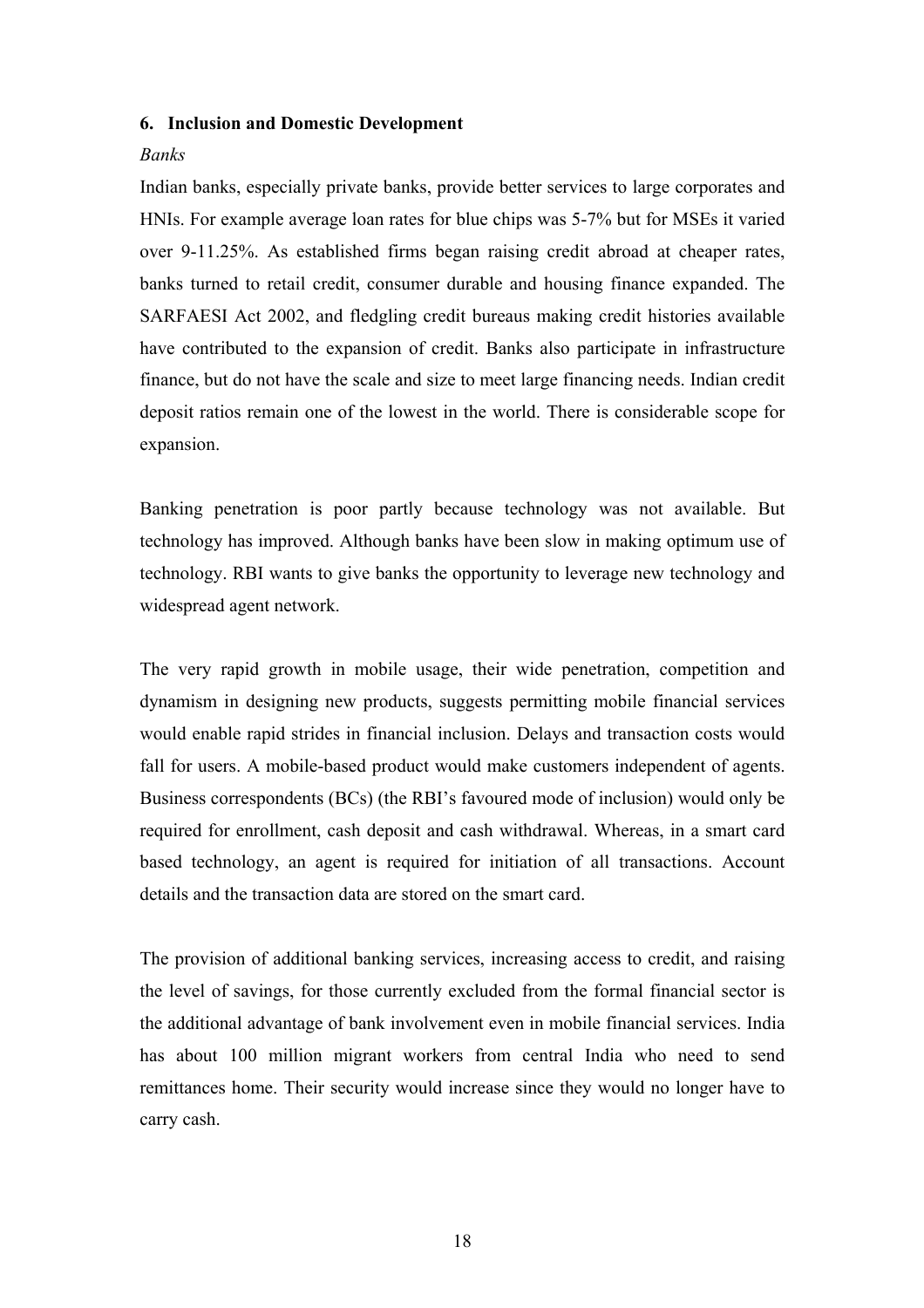Because the overarching goal is to expand financial services to unbanked population, specific policies have included expanding permitted points of service for small value transactions, for example by allowing MSPs to function as BCs, regularizing pilot projects, reducing the reporting requirements to set up no-frills bank accounts, and subsidizing inclusion for non-banked population.

But after more than a year of the approval for mobile banking transaction volumes remained low in 2010. Banks found end-to-end encryption costly, and wanted to avoid it for low value transactions. They found entering into partnerships with MSPs difficult. There are conflicts on the value creation by each party. But regulators have to increase competition between alternative service providers. If banks take too long, alternatives must be explored to ensure inclusion. Unbundling allows competition in one component. The RBI in 2008-09 did do away with encryption for amounts less than Rs 5000. It also lowered reporting requirements on the reasoning that small cards cannot be used for terrorist financing. Limits can be revised upwards to permit transactions like air-ticket purchase.

It also permitted non-bank entities to issue mobile-based prepaid payment instruments, based on representation from MSPs. But the response was poor. MSPs value added services have to improve. They are interested in the financial float, but RBI regards this as equivalent to deposit taking, which it is not willing to allow nonbanks. There is a problem in extending deposit insurance to non-banks.

# *Markets*

The new stock exchange established, NSE, was supposed to compete with the older, BSE, but it soon became dominant with 85 percent market share. In electronic markets physical distance does not matter, so the regional stock exchanges also died. Electronic markets work like a network, costs fall in the one that is able to attract more customers, so others also find it in their interest to migrate and the equilibrium tips over. In the days of floor trading the greatest geographical clustering of financial intermediaries had the advantage. But with ICT geographically dispersed intermediaries can provide liquidity. The exchange with the best technology attracts the most customers. The governance structure of exchanges also changes to a for profit corporations from a no-profit club of intermediaries distributing the rent among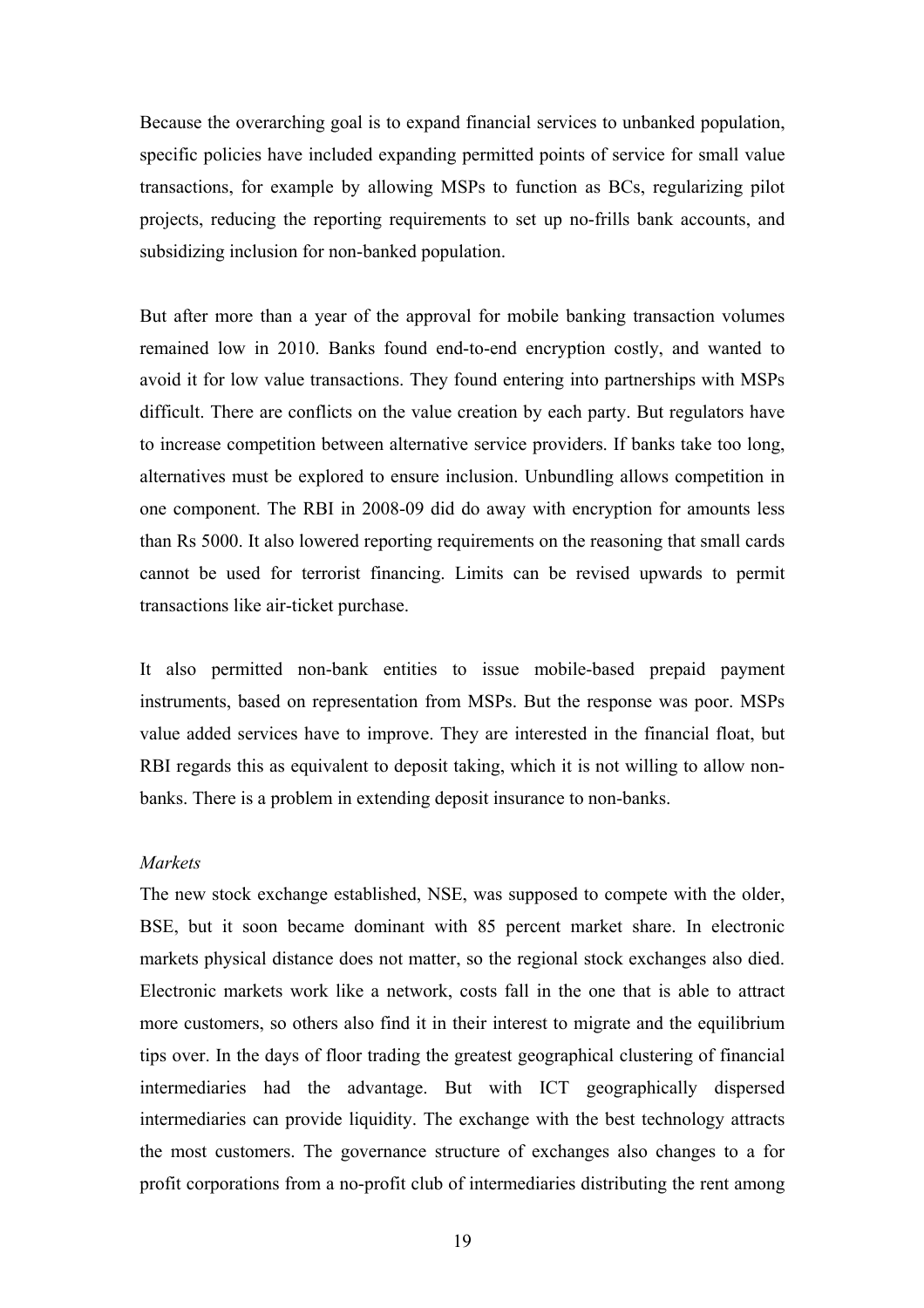heterogeneous members. The latter does not work with dispersed membership. Profits help in improving technology, which is now the main avenue of competition. BSE also demutualized but was unable to compete with NSE's more modern processes. Aware of the possibilities of tipping in networks, markets managements try to lock in customers in various ways. Therefore regulators have to be proactive to maintain competition. For example, the judiciary had to intervene in the famous Microsoft case. Competition alone was inadequate given the possibility of tying software.

America's security and exchange commission (SEC) has a "best-price" stockhandling rule to maintain competition across exchanges. But when NYSE was using favourable network effects to lock-in users, resist automation, and reward insiders, SEC leveled the playing field by allowing "fast" automated markets that execute trades automatically to bypass a better price on a "slow" exchange within some limits.

Therefore regulators have to be pro-active to maintain competition. This SEBI has not been able to do. NSE makes large profits and rewards management while transaction costs remain high for users. BSE had acquired a bad name because of the dominance of insiders, but that governance structure was a function of the floor trading system and changed with its passing. NSE had a clean image. But without regulation corporations will try to lockin customers and create entry barriers to increase profits. And without competition transaction charges will not come down for consumers.

The Forward Market Commission that regulates commodity market exchanges has allowed a number of new exchanges to enter on the philosophy that competition will benefits users, but SEBI has not allowed even one. Regulators have to maintain a system that creates the best outcomes for users, and with for profit corporations in a network industry competition is important, even while high standards are enforced on exchanges as self-regulating organizations.

## *Equity*

Trading in Indian markets is dominated by a few stocks, products, cities, and is largely short-term and cash settled. Only 1.5 percent of the population is invested in markets, only 100 large cap stocks are liquid, 90 percent trading volume in top 10 cities, and in equity and commodities. AMFs, ETFs, MSEs and single stock options,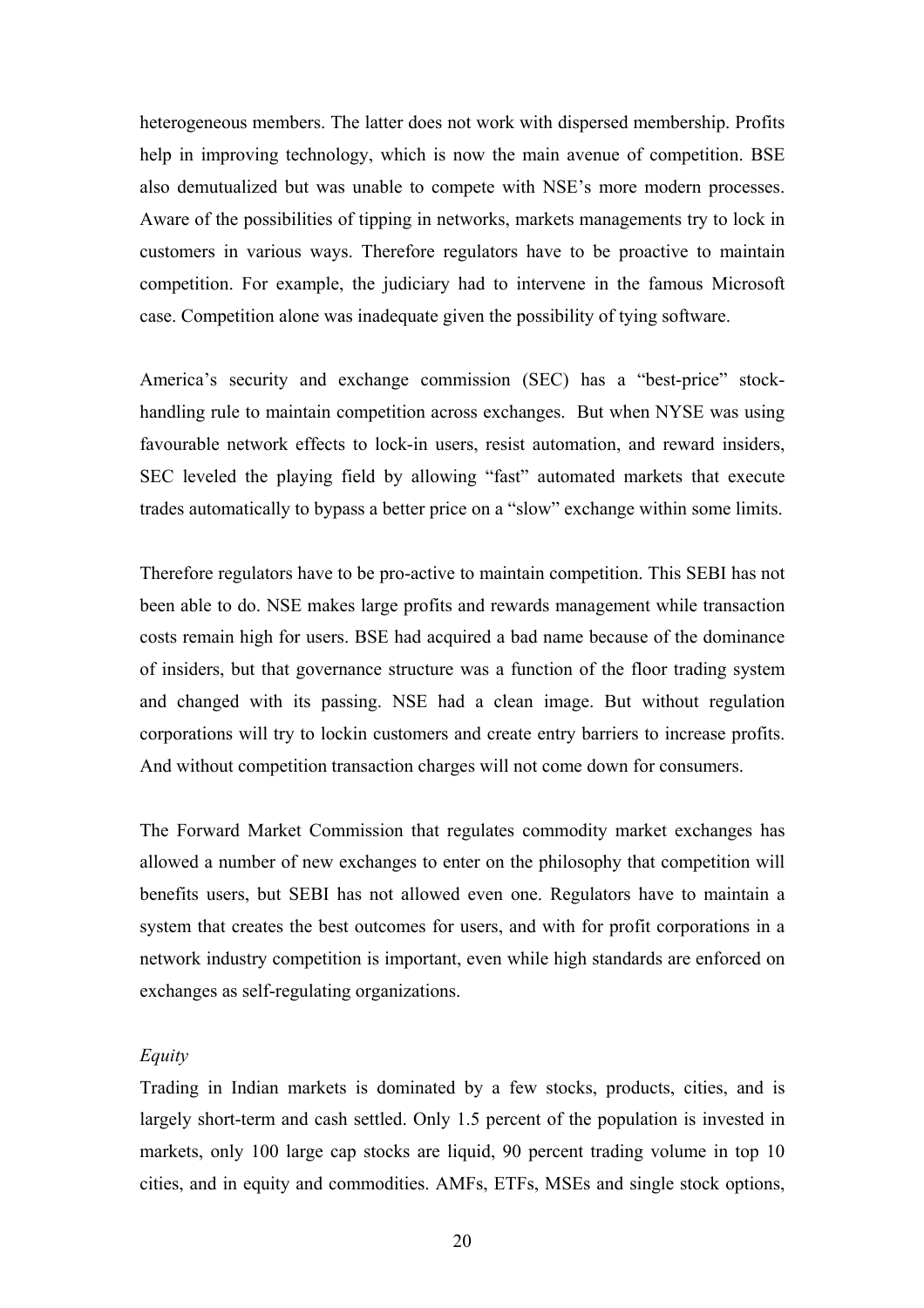are all underperforming (FOFM, 2010). FPI inflows have been able to dominate equity markets. More competition in exchanges may induce strategies for greater domestic inclusion.

There is an attempt to use mobile trading to help the spread of equity culture since India had about 47 crore mobile connections in July 2010, while demat accounts, which indicate the number of investors, are only 1.6 crore. In 2010 Sebi allowed stock trading, already available through Internet banking, on a mobile phone platform. Brokers will have to ensure that they provide secure access and encryption for internet-based securities trading using wireless technology, and also take adequate measures for user identification, authentication and access control using means such as user-ID, passwords, smart cards and biometric maps. The unique identification number used for Internet based trading will be applicable for securities trading using wireless technology.

# *Fixed income markets*

The Indian debt market is underdeveloped, and India has a high government debt of 80 percent of GDP. The G-secs market is deep but retail holding is negligible. Banks are forced to hold this through a still high statutory liquidity requirement (SLR) of 25 percent NDTL. This must be brought down and more government debt held by households in a domestic retail market before freer entry of foreign rupee debt funds. The Greece sovereign debt crisis, and the post crisis explosion in government debts, suggests that risks associated with external holding of sovereign debt can be large. Risks include high interest rate volatility that Indian households are not yet ready to face. Even after removing the captive held-to-maturity part, which is not marked to market, G-secs available for trade in 2010 were a large 10.5 lakh crores.

The corporate bond market is underdeveloped. Suggestions on domestic reforms required include rationalizing stamp duty, incentivizing development of market maker, permitting pension type funds to invest in such instruments, support mechanism reducing cost of issuing, for example by simplifying disclosure documents for debt investments, and creating credit enhancement mechanisms.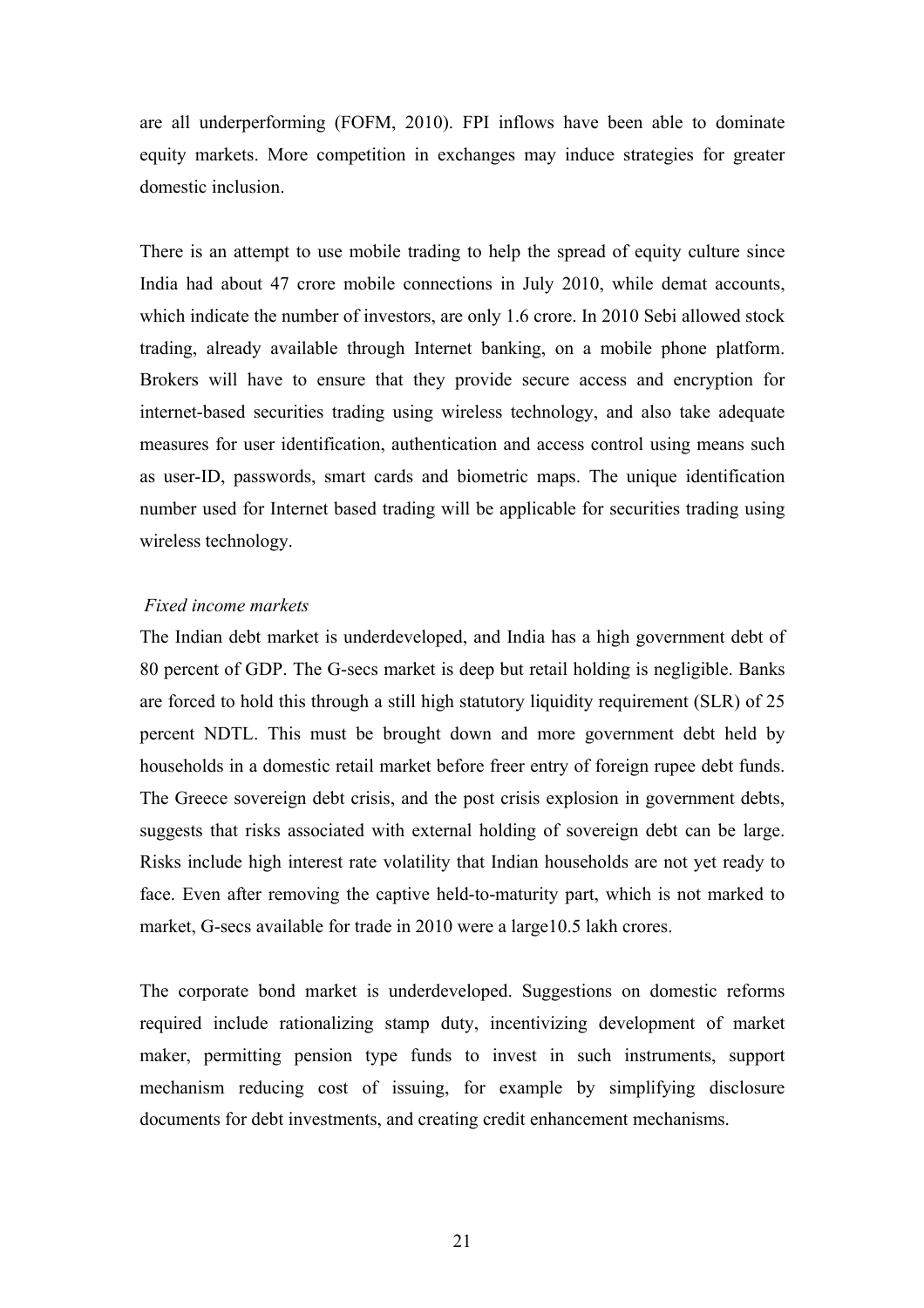# *Interest rate futures*

Globally exchange traded derivatives, comprise 81 percent, and IRFs dominate in these. But in Indian markets the share was only 1 percent in 2009. Attempts were made in 2003 and in 2009 to start interest rate futures in Indian markets but they did not succeed. There was correction of some design flaws, such as a shift from the synthetic ZCYC to YTM, but problems remained such as insistence on physical settlement. Initially there was lack of liquidity in the underlying since only two longterm G secs were deliverable. The fundamental reason for the failure of IRFs is players take positions to benefit from expected interest rate movements rather than hedge risks. This is the advice brokers give to clients. To change this short-term interest rate surprises are required. Wider holding and more active trade in G-secs and start of the corporate repo would provide more users. Development of one segment encourages another.

# *FX markets*

As elsewhere OTC conducted by banks dominates, with swaps being most widely used. Exchange traded futures were permitted only in 2009 and saw rapid growth. But limitations continue such as they cannot be settled in hard currency, the low contract size of USD 1000 makes OTC the preferred option for large corporate deals. So day traders dominate and Open Interest is low. Even so there is continuous development with futures in multiple currencies and options being allowed. The RBI has been expanding permissions from the earlier focus on underlying exposures to also allow indirect hedging. BIS reported that Indian FX markets had the fastest growth rate among world markets although this slowed down after the global crisis. Even so, FX markets are still thin; large spikes can occur without CB intervention, especially given large capital movements in a currency that is not fully convertible.

These brief snapshots show the steady market developments and the sequence of development on the long path still remaining.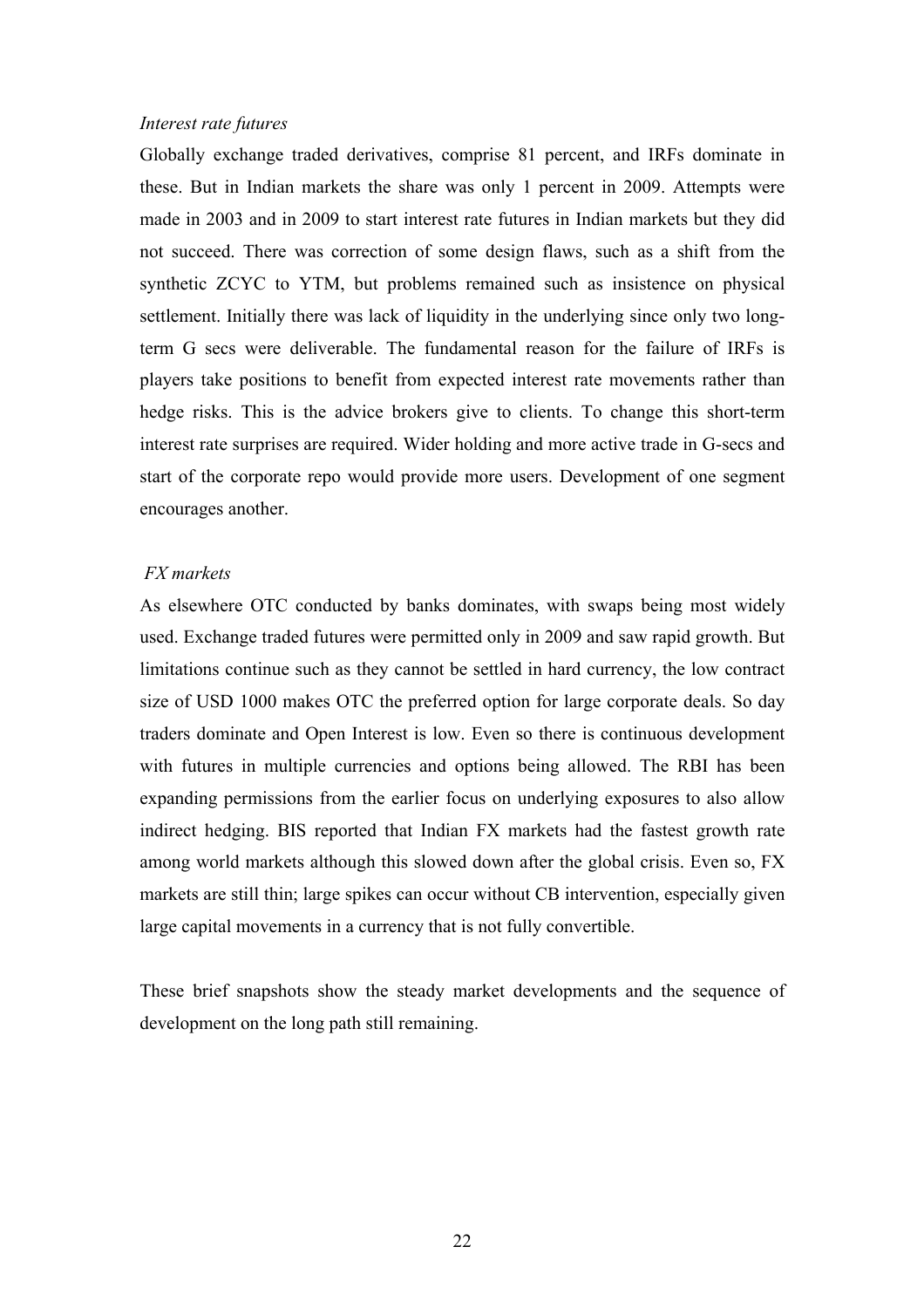### **7. Structure of Regulation**

The crisis also gives lessons for the regulatory structure India should follow<sup>[8](#page-24-0)</sup>. The reasons for the regulatory failure it illustrated in advanced countries were partly ideology—the belief in market efficiency and self-regulation, but also the US comparative advantage in finance. This generated political support for finance driven growth. Tighter regulation was thought to have a cost in terms of compliance, innovation foregone, and higher cost of funds.

Both regulators and markets bought into the dominant paradigm of efficient and rational markets where failures do not occur. But markets as well as regulators failed, implying better incentives are required for markets and less discretion for regulators. Financial regulation must ensure the integrity of financial markets and that finance meets the needs of the real economy. In addition to supervision or enforcement the four basic market failures require regulatory intervention: failures of information and inclusion, behaviour that creates procyclicality, and the too big to fail (TBTF) syndrome.

The crisis may help discover the right combination of regulation and markets. Regulatory discretion invites excessive restraints, corruption and regulatory capture. But rules need to incentivize better behaviour, moderating the basic market failures identified. A complex enough rule can be closer to a principle-based approach, yet reduce delays and regulatory forbearance. A combination of micro and macro prudential regulation can usefully moderate the failures. If regulation induces better outcomes through creating correct incentives for market participants it would enhance safety without crippling the energies and initiatives of markets.

There are many good reform suggestions that can be classified as principle-based rules. Prudential regulations all have this character. Principle-based rules retain operational flexibility. For example, a rise in capital adequacy, linked to the stage of the cycle (Brunnermeier et. al. 2009) (a sharp rise in credit is normally a good indicator) would have to be implemented by the domestic systemic regulator. Implementing micro-prudential standards in financial markets such as prompt

 $\overline{a}$ 

<span id="page-24-0"></span><sup>&</sup>lt;sup>8</sup> This section is based on Goyal (2010c)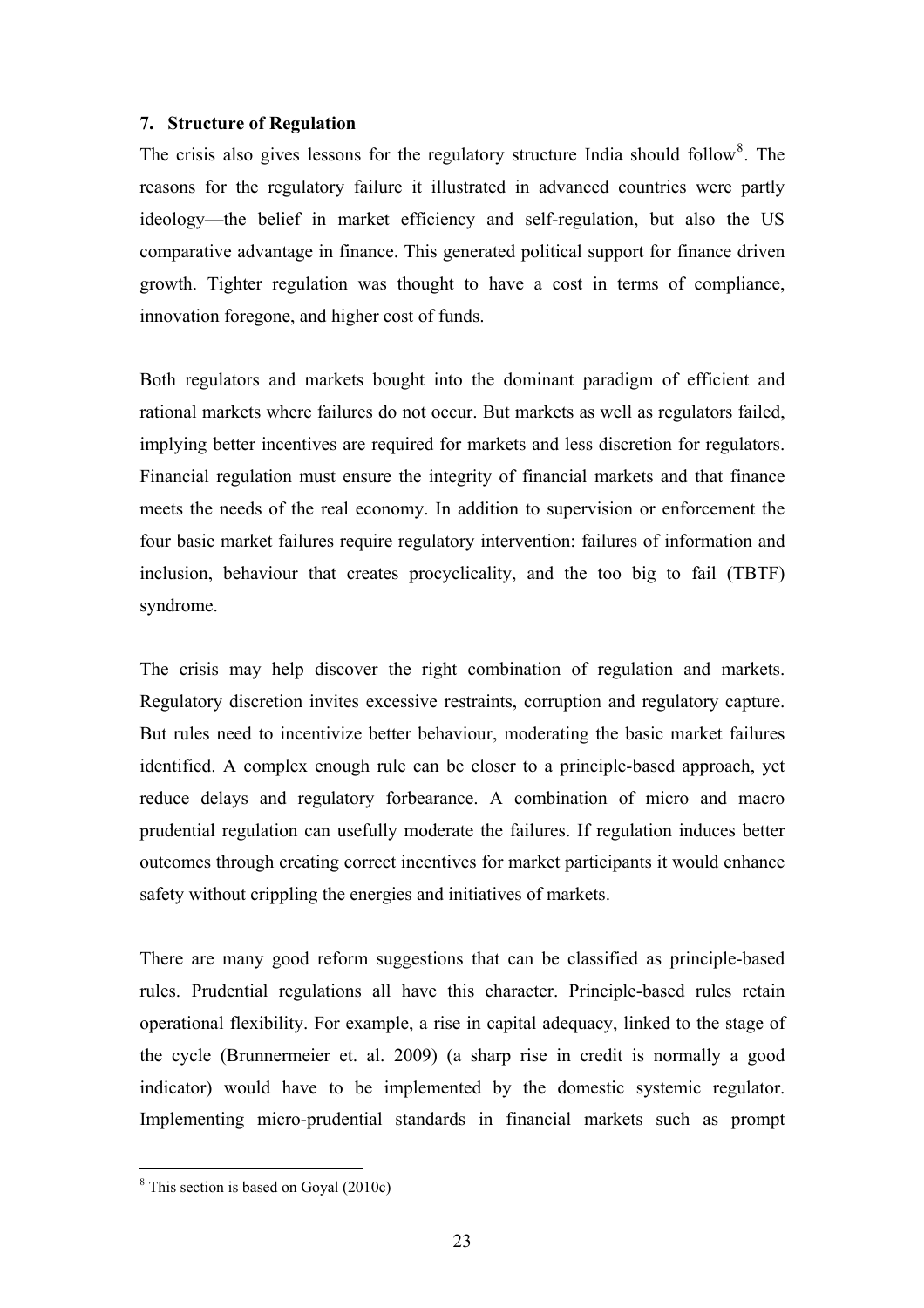corrective action linked to banking parameters is a task for a local sectoral regulator. Principle-based rules avoid regulatory intervention in operational decisions of firms

Global coordination of basic prudential standards is also necessary. Such coordination can push financial firms to choose safe over risky strategies, by removing the moral hazard from bailouts, and assuring that the competitor is not adopting risky strategies either. Competition can force the choice of risky strategies. That is why external regulatory standards are so powerful. If a bank is assured its competitor will not choose risky strategies that may allow it to make more money, it will not choose those strategies either. Universal application of basic standards prevents regulatory arbitrage. Such regulatory improvement and harmonization across countries will allow faster liberalization.

Macro- and micro-prudential regulation each requires different skills and information. The best alignment of information and incentives occurs if Central Banks (CBs) are responsible for macro-prudential regulation, sectoral regulators for micro-prudential regulation, and there is good coordination between the two. Formal oversight authority over banks and markets generates information for CBs. This is useful for monetary policy, and policy analysis is useful for macro-prudential tasks. For example, FX and interest rate derivatives markets affect macro variables. CBs have become crucial for the financial sector in their role as lenders of the last resort. The crisis forced them to expand this function beyond banks, as the financial sector diversified, its interlinkages thickened, and ability to inflate balance sheets procyclically and create risk increased. More responsibility for the systemic risk regulator must come with more power to check such inflation.

Micro-prudential supervisors also have an essential role since they have detailed knowledge of financial markets and institutions and will have critical information to assess stability risks. The macro-micro regulatory split has a functional basis. An apex body must not be a financial market regulator like the Financial Services Authority (FSA) in the UK, which would tend to support financial sector competitiveness and profitability, but a body for coordinating and sharing information led by the systemic risk regulator. The FSA has now been terminated as an experiment that failed, with responsibility for banks reverting to the Bank of England.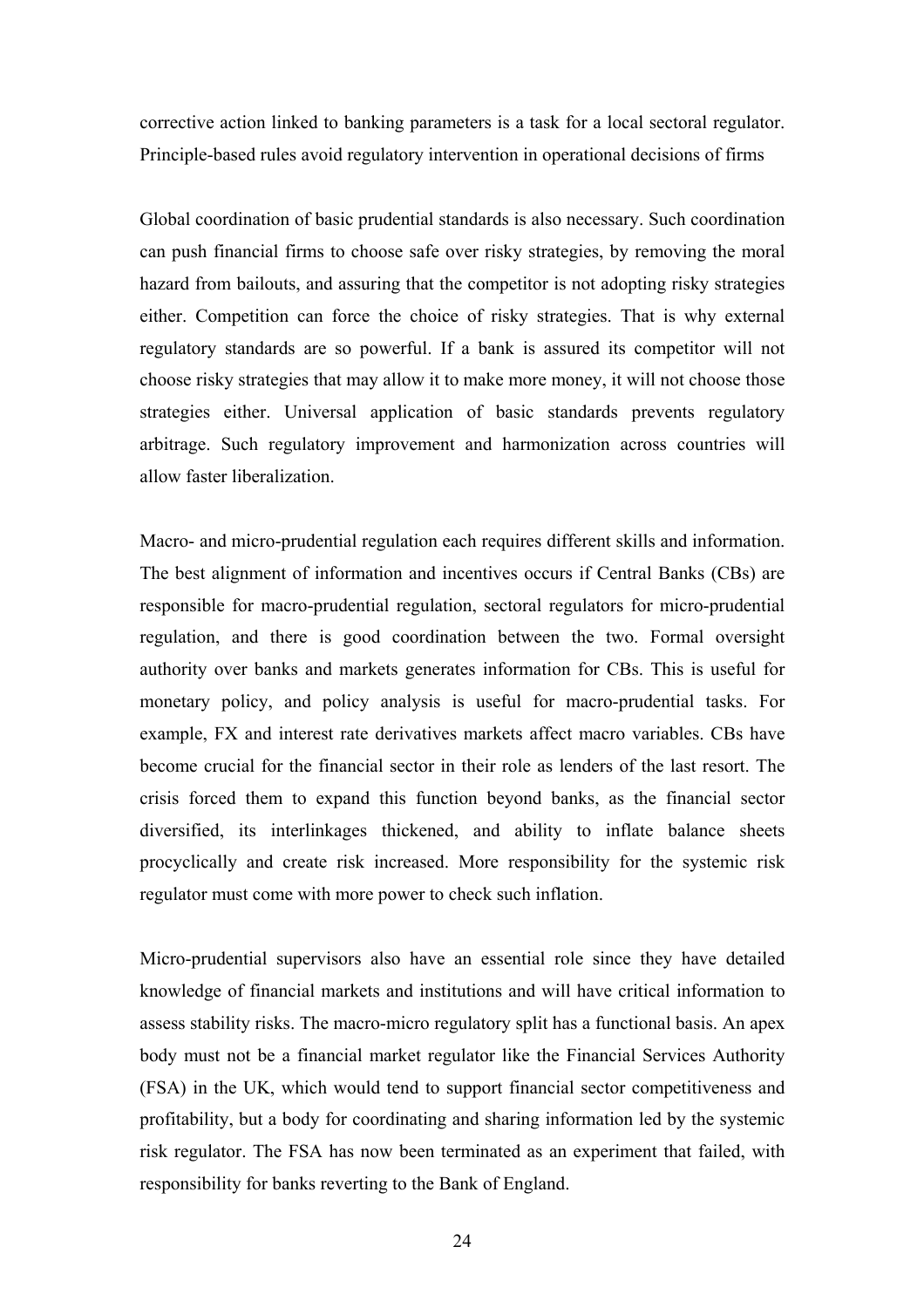## *Indian Regulatory Structure*

Regulators used a combination of restrictions, supervision, and incentives with a wary eye on market failure. Controls had been reduced with steady market development. But restrictions continued for complex financial products. One of the parties entering into an OTC contract had to be regulated by the RBI. Guidelines on securitization imposed conservative capital adequacy requirements on exposures. Innovation in products and markets was slow.

The experience of scams in the securities market, and involving a non-bank financial company (NBFC), a cooperative bank, and a commercial bank, after the nineties reform, led to a strengthening and extension of supervision and prudential norms to cover NBFCs. Given large capital flows there was a regulatory focus on systematically important non-deposit taking NBFCs and financial conglomerates. Thus the scams pushed the regulators towards universal regulation, and towards closing the regulatory loopholes that plagued mature financial markets. Cross border flows across several regulatory jurisdictions led to initiatives for regulatory coordination across borders.

But most prescient were the macro-prudential regulations implemented much before their worldwide post-crises recommendation. Countercyclical provisioning and differentiated risk weights for bank lending to bubble-prone sectors, such as real estate and equity markets, created incentives to moderate risky behaviour. A system of Prompt Corrective Action for banks based on capital adequacy, non-performing assets, and return on assets parameters gives an example of principle-based rules. All these reduced pro-cyclical incentives. There was an emphasis on stress tests to compensate for weakness in risk models.

This conservative yet forward looking regulation implies Indian banks are in such good health that the cost of Basel III compliance will be low. Banks tier I capital to risk weighted assets is 9.3 already compared to the 8 percent required. Some issues for India are the credit to GDP ratio is very low and must be allowed to rise structurally; the cost of OTC derivatives will rise; and the SLR is not accepted as a liquidity buffer, since it is compulsory.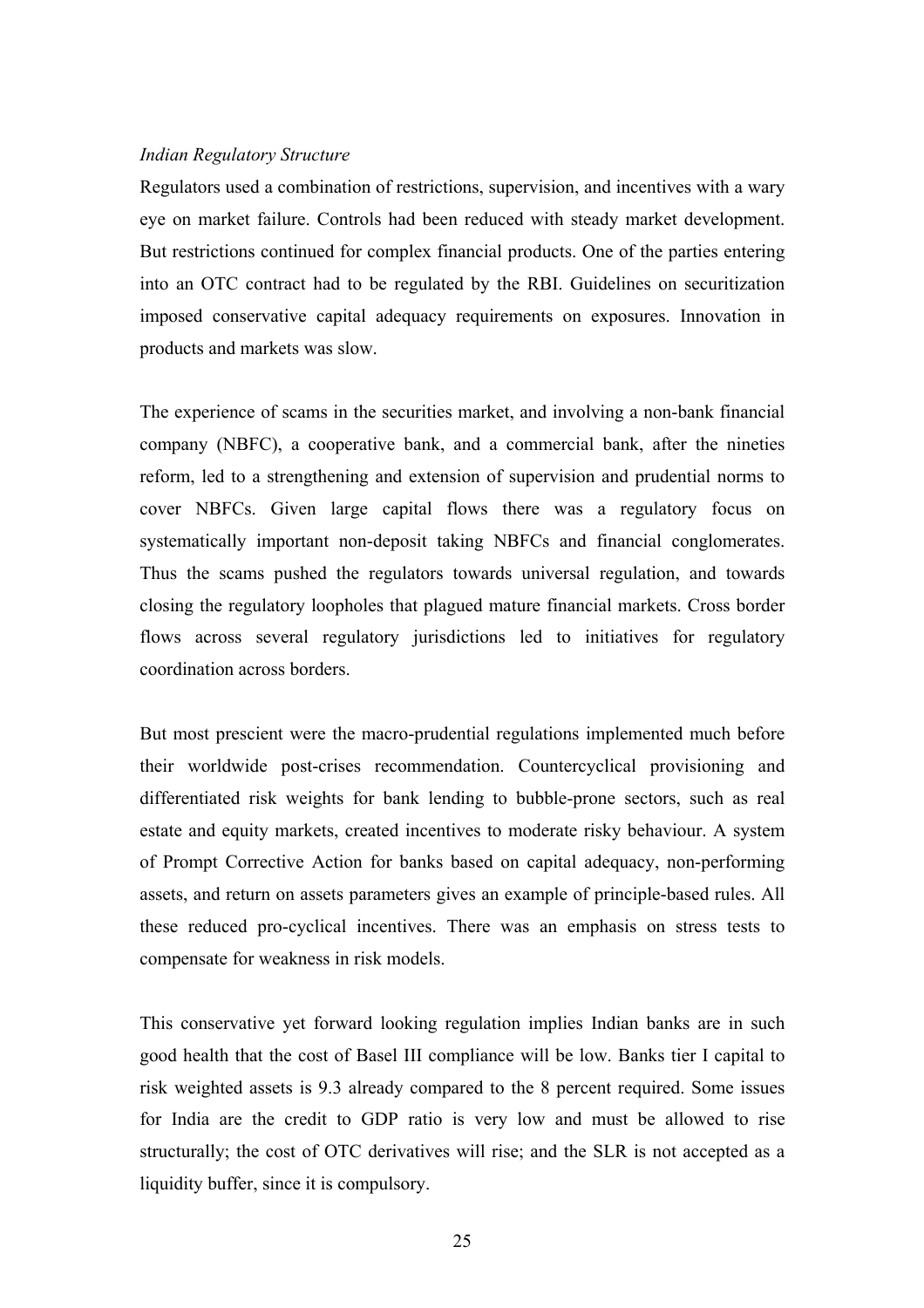A High Level Coordination Committee for Financial Markets (HLCCFM) was formed in 1992 in response to scams and regulatory arbitrage to monitor systematically important institutions with informal coordination across regulators, with the RBI governor as Chair. In 2010 a Financial Stability and Development Council (FSDC), with the Finance Minister as Chair, and the RBI governor as Chair of the stability subcommittee is to replace the HLCC. The proposal is a diluted response a series of reports from committees that sought to shift power away from the RBI to favour market development. But these reports were all influenced by the pre-crisis free market regulatory philosophy. Worldwide the CB is being given more responsibility for financial stability. India was unique in moving towards reducing the role of the CB, despite the current regulatory structure having done well in the crisis. The RBI's broader regulatory responsibilities provided information and contributed to designing preventive macro prudential measures. There was synergy between monetary policy and regulatory responsibilities over many market instruments.

Apart from crisis lessons, giving more power to politicians, who had distorted India's financial sector to force it to fund Government, ignores lessons from India's history. It is better to encourage independent, professional regulatory institutions with good interaction and peer review.

The Indian regulatory structure, is however, overweight on stability. Development is slow. Since coordination is poor among government agencies, the FSDC should function as a strengthened HLCC. The latter was set up in a crisis, without a well thought-out structure and function. Better norms of functioning can be devised. Legislation can mandate the objectives of systemic stability and market development<sup>[9](#page-27-0)</sup>. It can plug regulatory gaps and assign responsibility with clear time lines to fulfill the objectives.

Better coordination is essential to deliver both stability and development. Modern financial products do not respect regulatory boundaries. Consider the introduction of currency options in 2010: participating members must be registered with SEBI and

 $\overline{a}$ 

<span id="page-27-0"></span> $9$  EPWRF (2009) suggest creating a Financial Market Development Agency reporting to the Government as in New Zealand.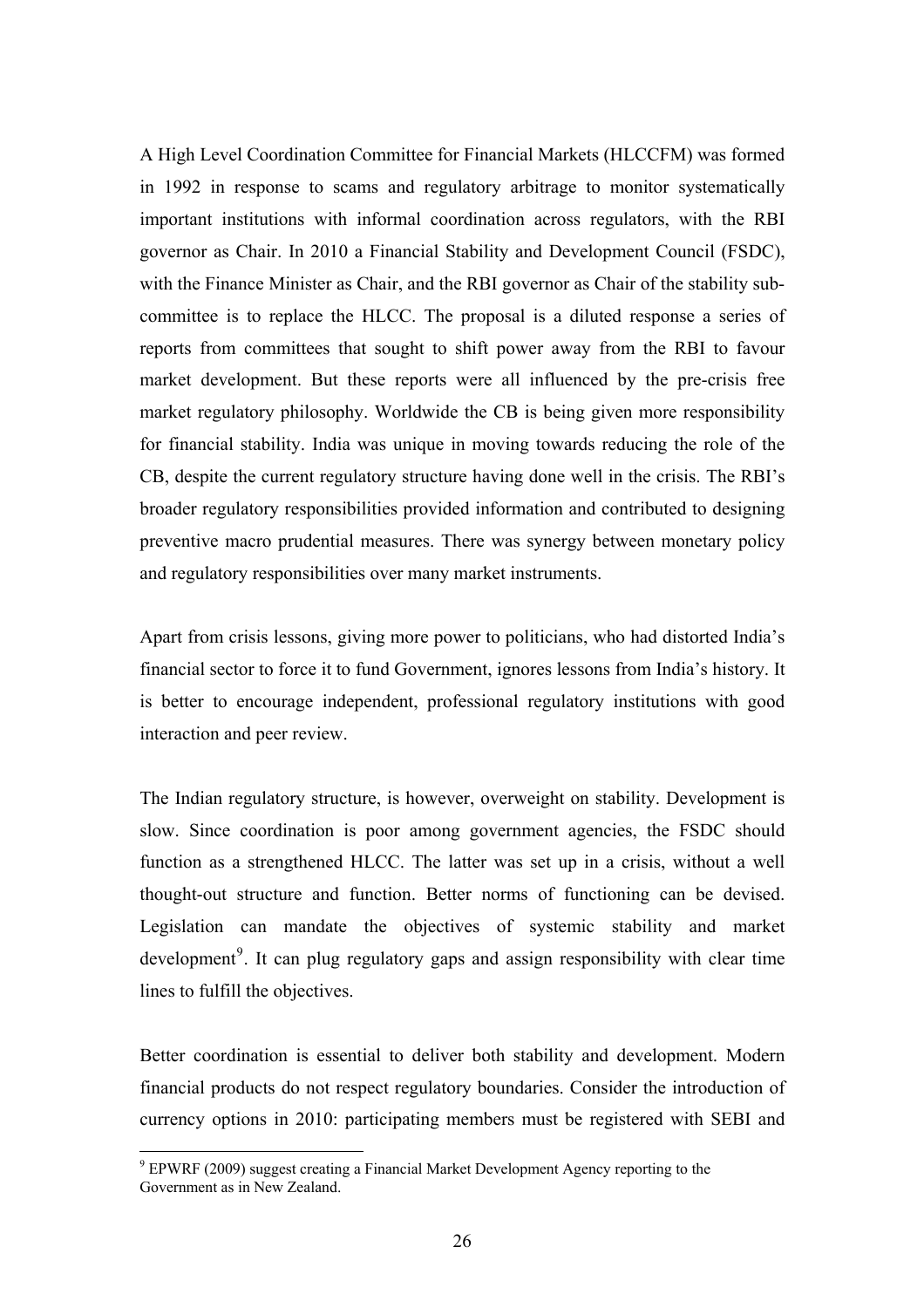follow its guidelines for position limits, margins, surveillance and disclosures. But RBI retains the power to modify eligibility, limits, margins or take any actions required for stability and orderly development of FX markets.

Sectoral regulation is best organized on a functional basis, but inevitable overlaps require a more complex definition of functions. Overlap may even create more regulatory ownership. A narrow regulatory jurisdiction can lead to neglect of the big picture. With its stability concerns addressed, RBI would favour deep liquid markets that could improve the transmission of monetary policy. Overlaps have been blamed for many delays but it is unclear allocation of responsibility that creates problems such as passing responsibility to the other, gaps in covering systemic risks, or high costs for industry in fuzzy dealings with many regulators.

Regulators will coordinate better if each regulator is vulnerable to the other. For example, while trading is the primary responsibility of SEBI, where it impinges on monetary policy or systemic risk the RBI must continue to be involved, but with a mandate for market development. A clear allocation of responsibility even with interlocking regulation, could resolve delays such as in establishing corporate repos. The government has since clarified that SEBI will be responsible for the primary and secondary market in corporate bonds and RBI for corporate repos. With the systemic risk regulator coordinating the FSDC with a clear mandate for development, markets can be given more freedom to design products. The finance minister should come in only as a last and rare resort.

# **8. Concluding Remarks**

In an emerging market it is natural to regard mature markets as an ideal, so that domestic systems are seen as lacking. But the crisis has exposed flaws in the finance dominated markets and regulation of the West. Countries such as China and India that followed non-standard paths have done the best; it is worthwhile to study those paths to see what worked. It is possible the goal itself may have to be modified to some extent. Finance is a good tool but a bad master; the real sector must have priority.

But even taking the goal as given, it is not correct to ignore the path and insist that the goal be reached instantly. The path may have to be long, with domestic institutions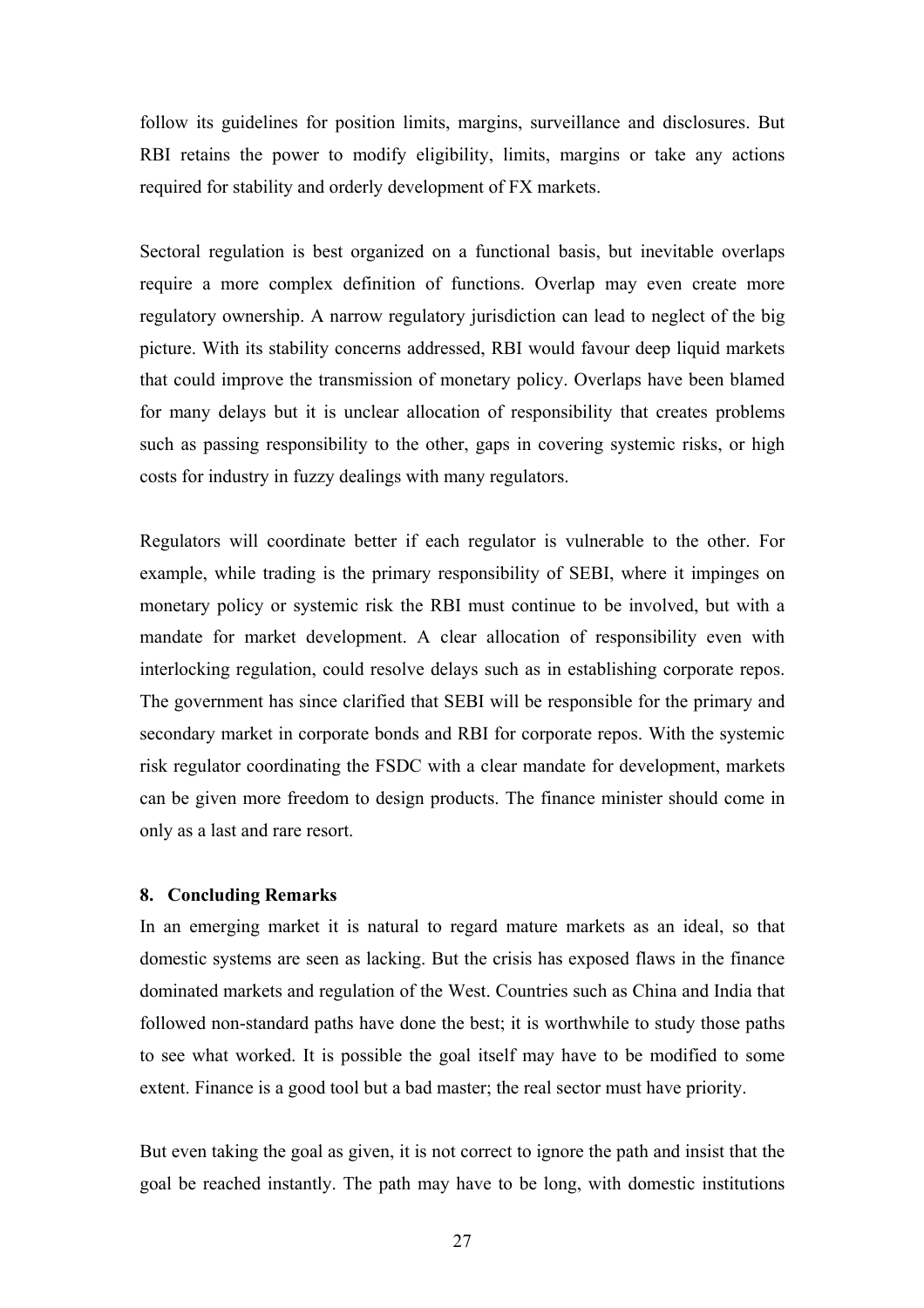and markets strengthened before full capital account liberalization. Domestic market liberalization includes regulation that creates the correct incentives. Future liberalization must follow the principles, which have succeeded in the past, as well as further India's critical developmental needs, such as inclusion and infrastructure. Improved domestic markets will benefit foreign participants as well.

It is necessary to ask why India and China, with some controls, have the highest growth rates in the world. The experience of India's neighbours also demonstrates that a middling through path does best. Pakistan with a more open capital account suffered several shocks and had to turn to the IMF for aid often; Bangladesh that retained more controls needed help only once. India continued with strategic controls and had more successful domestic institutional and market deepening. It did not need the IMF at all, and was able to build up substantial reserves. So moderate and sequenced external and domestic liberalization is the way to go.

# **References**

Brunnermeier, Markus K, Andrew Crockett, Charles A Goodhart, Avinash Persaud, Hyun Song Shin (2009): "The Fundamental Principles of Financial Regulation", *Centre for Economic Policy Research*. July. Accessed in August 2009 from <http://www.cepr.org/pubs/books/P197.asp>.

Caballero, Ricardo and Arvind Krishnamurthy (2004). "Smoothing sudden stops." *Journal of Economic Theory*.

FOFM (Future of Financial Markets Research) (2010): Indian Financial Markets Reforms Report, extracts available at www.fofm.in/ifmr.

Goyal, Ashima (2010a): Global Financial Architecture: Past and Present Arguments, Advice, Action. *Margin-The Journal of Applied Economic Research*. 4(2). pp. 233- 247. Sage publications: New Delhi.

Goyal, Ashima (2010b): 'Asian Clearing Union: Current Status and the Way Forward' ADB project report.

Goyal, Ashima (2010c): 'Regulatory Structure for Financial Stability and Development**',** *Economic and Political Weekly***,** XLV (39) September 25**.**

Goyal, Ashima (2006): "Regulation and De-regulation of the Stock Market in India". Chapter 9 in M. Ramesh and Michael Howlett (eds.) *Deregulation and its Discontents: Re-Writing the Rules in Asia*, pp. 186-192 (UK: Edward Elgar)

Goyal, Ashima (2002): "Reform Proposals from Developing Asia: Finding a Win-